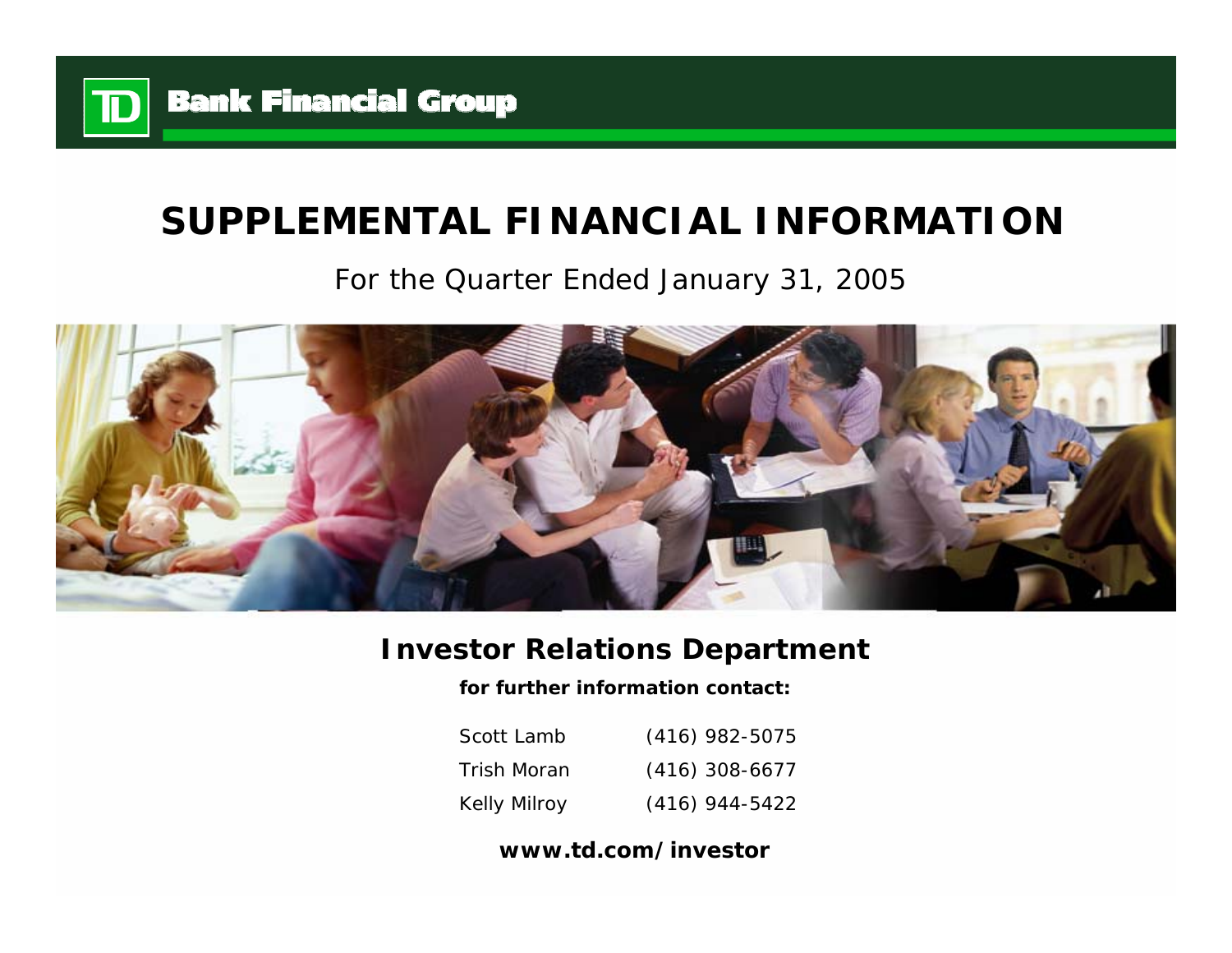$\mathbf{D}% _{T}=\mathbf{D}_{T}\!\left( \mathbf{I}_{T}% \mathbf{M}_{T}\right) ^{-1}\!\left( \mathbf{I}_{T}% \mathbf{M}_{T}\right) ^{-1}\!\left( \mathbf{I}_{T}\mathbf{M}_{T}\right) ^{-1}\!\left( \mathbf{I}_{T}\mathbf{M}_{T}\right) ^{-1}\!\left( \mathbf{I}_{T}\mathbf{M}_{T}\right) ^{-1}\!\left( \mathbf{I}_{T}\mathbf{M}_{T}\right) ^{-1}\!\left( \mathbf{I}_{T}\mathbf{M}_{T}\right) ^{-1}\!\left( \mathbf{I}_{T}\mathbf{M}_{T}\right) ^{-1}\!\left( \mathbf{I$ 

#### **For the Quarter Ended January 31, 2005**

#### **How the Bank Reports**

The supplemental information contained in this package is designed to improve the readers' understanding of TD Bank Financial Group's financial performance. This information should be used in conjunction with the quarterly financial statement to shareholders, which is prepared in accordance with Canadian generally accepted accounting principles (GAAP). The Bank refers to results prepared in accordance with GAAP as the "**reported basis**".

The Bank also utilizes earnings before the amortization of intangibles to assess each of its businesses and to measure overall Bank performance. To arrive at this measure, the Bank removes the amortization of intangibles from reported basis earnings. The majority of the Bank's intangible amortization relates to the Canada Trust acquisition in fiscal 2000. The Bank excludes the amortization of intangibles as this approach is how the Bank manages the businesses internally. Consequently, the Bank believes that earnings before amortization of intangibles provides the reader with an understanding of the Bank's results that can be consistently tracked from period to period. As explained, earnings before amortization of intangibles is different from reported results determined in accordance with GAAP. Earnings before amortization of intangibles and related terms are not defined terms under GAAP and therefore may not be comparable to similar terms used by other issuers. A reconciliation between the Bank's earnings before amortization of intangibles and its reported results is provided on page 1.

As of November 1, 2004, the Bank was required to classify its existing preferred shares and innovative capital structures as liabilities and their corresponding distributions as interest expense on a retroactive basis. Earnings applicable to common shares is unaffected for all prior periods.

#### **Segmented Information**

For management reporting purposes, the Bank's operations are organized into the following operating business segments: Personal and Commercial Banking, Wholesale Banking and Wealth Management. The Bank's other activities are grouped into the Corporate segment.

The Bank's management reporting process measures the performance of the segments based on our management structure and is not necessarily comparable with other financial services companies. Due to the complexity of the Bank, its management reporting model uses various estimates, assumptions, allocations and risk-based methodologies for funds transfer pricing, inter-segment revenues, income tax rates, capital, indirect expenses and cost transfers to measure business segment results. Transfer pricing of funds are generally applied at market rates. Inter-segment revenues are negotiated between each business segment and approximate the value provided by the distributing segment. Income tax expense or benefit is generally applied to each segment based on a statutory tax rate and may be adjusted for items and activities unique to each segment.

The Bank measures and evaluates the performance of each segment based on net income before amortization of intangibles, economic profit and return on invested capital. Each segment's invested capital represents the capital required for economic risks, including credit, market and operational risks, plus the purchased amounts of goodwill and intangible assets net of impairment write downs. Economic profit is net income before amortization of intangibles, less a charge for the cost of invested capital.

Net interest income, primarily within Wholesale Banking, is calculated on a taxable equivalent basis (TEB), which means that the value of the non-taxable or tax-exempt income (such as certain corporate dividends) is adjusted to its equivalent before tax value. Using TEB allows the Bank to measure income from all securities and loans consistently and makes for more meaningful comparison of net interest income with other financial services companies. The TEB adjustments are eliminated in the Corporate segment on page 7.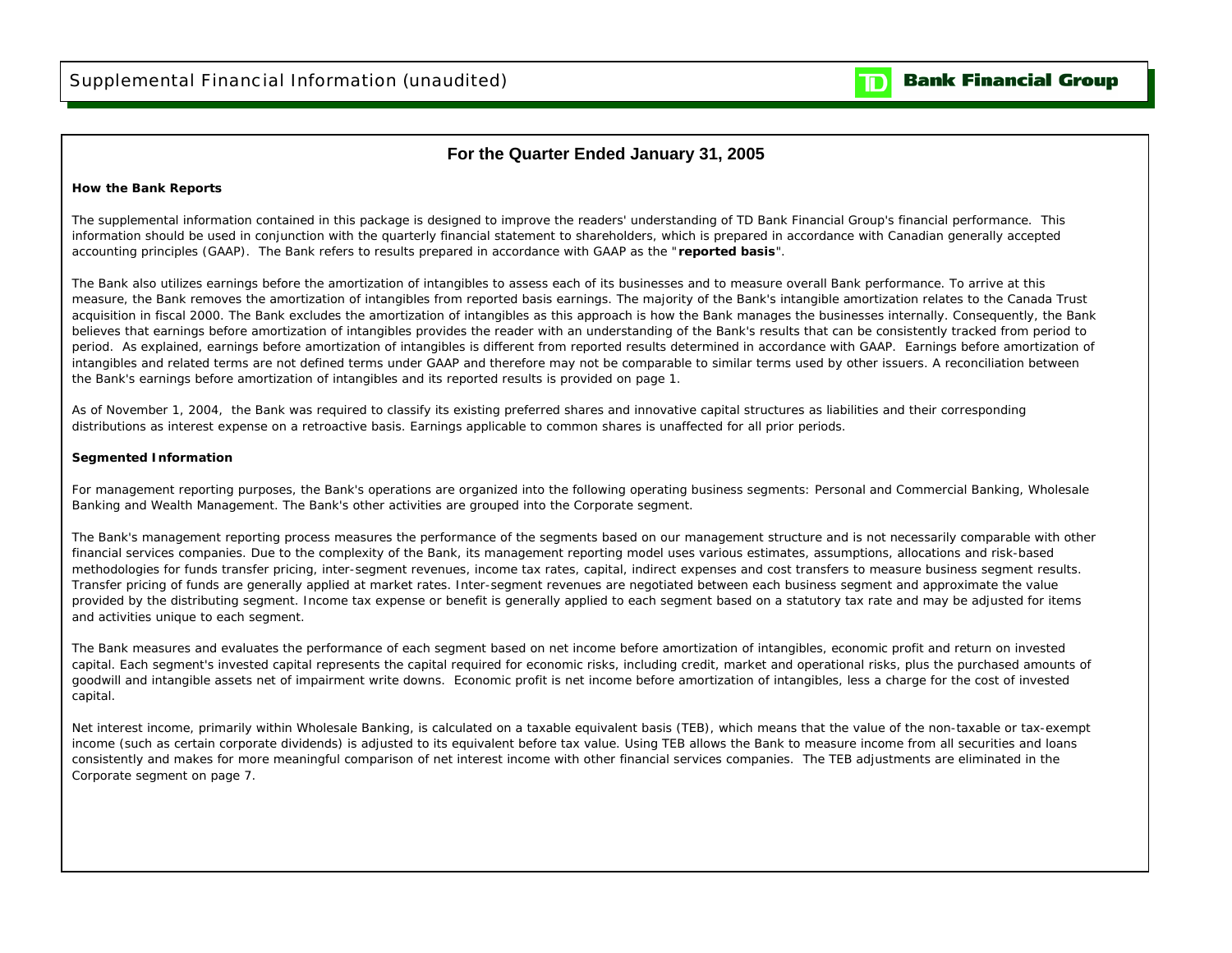

| For the Quarter Ended January 31, 2005<br><b>Table of Contents</b>         |              |
|----------------------------------------------------------------------------|--------------|
|                                                                            | Page         |
| <b>Highlights</b>                                                          | 1            |
| <b>Shareholder Value</b>                                                   | $\mathbf{2}$ |
| <b>Segmented Results Summary</b>                                           | 3            |
| <b>Personal and Commercial Banking Segment</b>                             | 4            |
| <b>Wealth Management Segment</b>                                           | 5            |
| <b>Wholesale Banking Segment</b>                                           | 6            |
| <b>Corporate Segment</b>                                                   | 7            |
| Net Interest Income and Margin                                             | 8            |
| <b>Other Income</b>                                                        | 9            |
| <b>Non-Interest Expenses</b>                                               | 10           |
| <b>Balance Sheet</b>                                                       | 11           |
| <b>Investment Securities Surplus (Deficit) Over Book</b>                   | 12           |
| <b>Intangibles and Goodwill</b>                                            | 12           |
| <b>Restructuring Costs</b>                                                 | 12           |
| <b>Loan Securitization</b>                                                 | 13           |
| Impaired Loans by Business Line and General Allowance                      | 14           |
| Analysis of Change in Gross Impaired Loans and Allowance for Credit Losses | 15           |
| Analysis of Change in Shareholders' Equity                                 | 16           |
| <b>Risk-Weighted Assets and Capital</b>                                    | 17           |

Certain comparative amounts have been reclassified to conform with current period presentation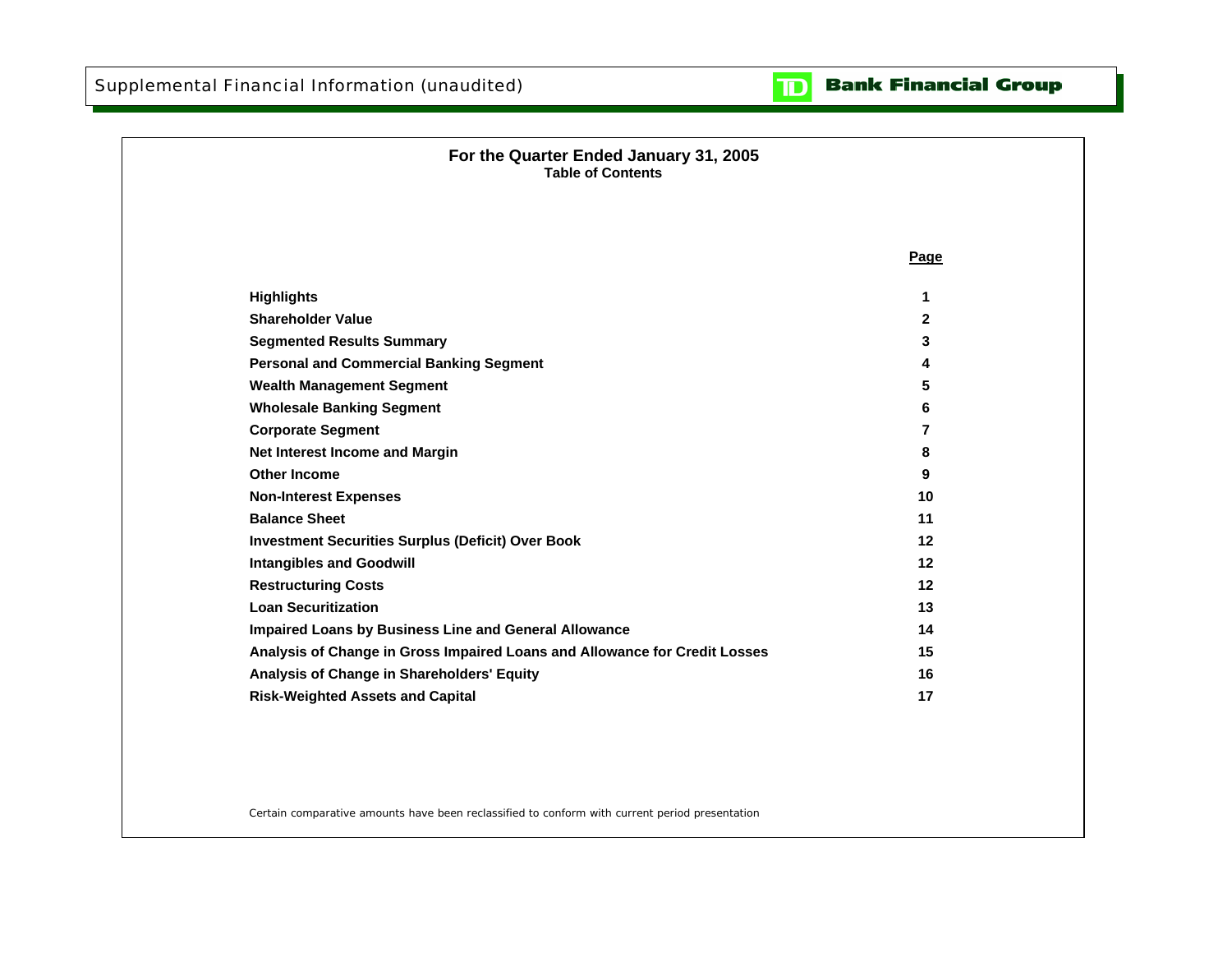### **Highlights**

**Balance sheet (\$billions)**

Total assets 17

<span id="page-3-0"></span>

| <b>Highlights</b>                                              |                |             |       |                 |                |             |             | $\mathbf{D}% _{T}=\mathbf{D}_{T}\times\mathbf{D}_{T}$ |                |           | <b>Bank Financial Group</b> |                  |
|----------------------------------------------------------------|----------------|-------------|-------|-----------------|----------------|-------------|-------------|-------------------------------------------------------|----------------|-----------|-----------------------------|------------------|
|                                                                | <b>LINE</b>    | 2005        |       |                 | 2004           |             |             |                                                       | 2003           |           |                             | <b>Full Year</b> |
| <b>FOR THE PERIOD ENDED</b>                                    |                | Q1          | Q4    | Q3              | Q <sub>2</sub> | Q1          | Q4          | Q3                                                    | Q <sub>2</sub> | Q1        | 2004                        | 2003             |
| <b>Income Statement (\$millions)</b>                           |                |             |       |                 |                |             |             |                                                       |                |           |                             |                  |
| Net interest income<br>(page 8)                                |                | 1,411<br>\$ | 1,435 | \$<br>,452<br>1 | \$<br>.441     | 1.445<br>\$ | \$<br>1,335 | ,358<br>\$                                            | \$.<br>,400    | 1,344     | \$<br>5,773                 | \$<br>5,437      |
| Provision for credit losses<br>(page 15)                       | 2              | 10          | (73)  | (17)            | (192)          | (104)       | (83)        | 59                                                    | 98             | 112       | (386)                       | 186              |
| (page 9)<br>Other income                                       | 3              | 1,395       | 1,118 | 1,181           | 1,284          | 1,300       | 1,094       | 1,193                                                 | 968            | 1,169     | 4,883                       | 4,424            |
| Net interest and other income                                  | $\overline{4}$ | 2,796       | 2,626 | 2,650           | 2,917          | 2.849       | 2,512       | 2,492                                                 | 2,270          | 2,401     | 11,042                      | 9,675            |
| (page 10)<br>Non-interest expenses                             | 5              | 1,811       | 1,762 | 1,755           | 2,109          | 1,755       | 1,785       | 1,697                                                 | 2,365          | 1,745     | 7,381                       | 7,592            |
| Income before provision for income taxes                       | 6              | 985         | 864   | 895             | 808            | 1,094       | 727         | 795                                                   | (95)           | 656       | 3,661                       | 2,083            |
| Provision for income taxes                                     |                | 268         | 177   | 231             | 211            | 333         | 135         | 196                                                   | 73             | 199       | 952                         | 603              |
| Net income - before amortization of intangibles                | 8              | 717         | 687   | 664             | 597            | 761         | 592         | 599                                                   | (168)          | 457       | 2,709                       | 1,480            |
| Amortization of intangibles, net of tax<br>(page 10)           | 9              | 87          | 92    | 99              | 107            | 179         | 112         | 119                                                   | 127            | 133       | 477                         | 491              |
| Net income - reported basis                                    | 10             | 630<br>\$   | 595   | 565<br>-96      | 490<br>S       | 582<br>\$   | 480<br>\$   | 480<br>S.                                             | (295)          | 324<br>S. | \$<br>2,232                 | 989<br>\$        |
| Per common share and average number of shares                  |                |             |       |                 |                |             |             |                                                       |                |           |                             |                  |
| Basic net income - reported basis                              | 11             | \$<br>.96   | .91   | \$.<br>.87      | \$<br>.74      | .89<br>S.   | \$<br>.74   | .74<br>\$.                                            | (.46)<br>\$    | .50<br>\$ | \$<br>3.41                  | \$<br>1.52       |
| - before amortization of intangibles                           | 12             | 1.09        | 1.05  | 1.02            | .91            | 1.16        | .91         | .92                                                   | (.26)          | .71       | 4.14                        | 2.28             |
| Diluted net income - reported basis                            | 13             | .95         | .90   | .86             | .74            | .88         | .73         | .73                                                   | (.46)          | .50       | 3.39                        | 1.51             |
| - before amortization of intangibles                           | 14             | 1.08        | 1.04  | 1.01            | .90            | 1.15        | .90         | .91                                                   | (.26)          | .70       | 4.11                        | 2.26             |
| Average number of common shares outstanding - basic (millions) | 15             | 656.6       | 653.5 | 653.1           | 656.8          | 654.8       | 653.8       | 651.3                                                 | 648.5          | 645.6     | 654.5                       | 649.8            |
| - diluted                                                      | 16             | 661.9       | 658.2 | 657.4           | 662.0          | 660.0       | 658.3       | 655.3                                                 | 652.2          | 649.7     | 659.4                       | 653.9            |

| Total assets                                                        |    | 333.3 | 311.0 | 309.2 | 312.3 | 316.2 | 273.5 | 302.2 | 321.7 | 311.4 | 311.0 | 273.5 |
|---------------------------------------------------------------------|----|-------|-------|-------|-------|-------|-------|-------|-------|-------|-------|-------|
| Total common equity                                                 |    | 13.2  | 12.7  | 12.4  | 12.2  | 12.0  | 11.6  |       |       | 11.7  |       | 11.6  |
| Investment securities - surplus over book <sup>1</sup> (\$millions) | 10 | 537   | 418   | 321   | 405   | 412   | 369   | 298   | 196   | 131   | 418   | 369   |
|                                                                     |    |       |       |       |       |       |       |       |       |       |       |       |

#### **Capital and Risk Metrics (\$billions)**

| Risk-weighted assets                                 |                                                         | 20 | 103.0  |     | 100.3 | 99.7  |   | 102.3 | 110.1 | S. | 108.2 | 14.0      |   | 18.3      | \$<br>121.1 | \$   | 100.3 | 108.2      |
|------------------------------------------------------|---------------------------------------------------------|----|--------|-----|-------|-------|---|-------|-------|----|-------|-----------|---|-----------|-------------|------|-------|------------|
| Tier 1 capital                                       |                                                         | 21 | 13.4   |     | 12.6  | 12.3  |   | 12.2  | 11.9  |    | 11.3  | 11.1      |   | 10.4      | 10.3        |      | 12.6  | 11.3       |
| Tangible common equity 2                             |                                                         | 22 | 9.6    |     | 9.0   | 8.5   |   | 8.2   | 8.0   |    | 7.4   | 7.2       |   | 6.7       | 6.5         |      | 9.0   | 7.4        |
| Tier 1 capital ratio                                 |                                                         | 23 | 13.0 % |     | 12.6% | 12.3% |   | 11.9% | 10.9% |    | 10.5% | 9.7%      |   | 8.8%      | 8.5%        |      | 12.6% | 10.5%      |
| Total capital ratio                                  |                                                         | 24 | 17.2   |     | 16.9  | 16.8  |   | 16.4  | 15.5  |    | 15.6  | 13.9      |   | 12.4      | 11.8        |      | 16.9  | 15.6       |
| Tangible common equity as a percentage of RWA        |                                                         | 25 | 9.3    |     | 9.0   | 8.5   |   | 8.0   | 7.3   |    | 6.9   | 6.3       |   | 5.7       | 5.4         |      | 9.0   | 6.9        |
| After tax impact of 1% increase in interest rates on |                                                         |    |        |     |       |       |   |       |       |    |       |           |   |           |             |      |       |            |
| Common shareholders' equity (\$millions)             |                                                         | 26 | (113)  | l 3 | (124) | (120) | £ | (40)  | (32)  | \$ | (13)  | (45)      | S | (40)      | \$<br>(27)  | - 35 | (124) | \$<br>(13) |
| Annual net income (\$millions)                       |                                                         | 27 | (12)   |     | (17)  | (14)  |   | (4)   | (9)   |    | 4     | (10)      |   | (10)      | (1)         |      | (17)  | 4          |
| Net impaired loans (\$millions)                      |                                                         | 28 | (625)  |     | (646) | (617) |   | (567) | (584) |    | (641) | (643)     |   | (742)     | (661)       |      | (646) | (641)      |
| Net impaired loans as a % of net loans               |                                                         | 29 | (.5)%  |     | (.5)% | (.5)% |   | (.4)% | (.5)% |    | (.5)% | $(.5) \%$ |   | $(0.6)$ % | (.5)%       |      | (.5)% | (.5)%      |
|                                                      | Provision for credit losses as a % of net average loans | 30 | .03    |     | (.22) | (.05) |   | (.62) | (.33) |    | (.27) | .19       |   | .31       | .34         |      | (.30) | .15        |
| Rating of senior debt:                               | Moody's                                                 | 31 | Aa3    |     | Aa3   | Aa3   |   | Aa3   | Aa3   |    | Aa3   | Aa3       |   | Aa3       | Aa3         |      | Aa3   | Aa3        |
|                                                      | Standard and Poor's                                     | 32 | A+     |     | $A+$  | A+    |   | $A+$  | $A+$  |    | $A+$  | $A+$      |   | $A+$      | $A+$        |      | A+    | A+         |
|                                                      |                                                         |    |        |     |       |       |   |       |       |    |       |           |   |           |             |      |       |            |

<sup>1</sup> Excludes debt security positions which are used as part of the Bank's Asset and Liability Management hedging activities and preferred shares that are hedged

<sup>2</sup> Tangible common equity is common shareholders' equity plus contributed surplus less net intangibles and goodwill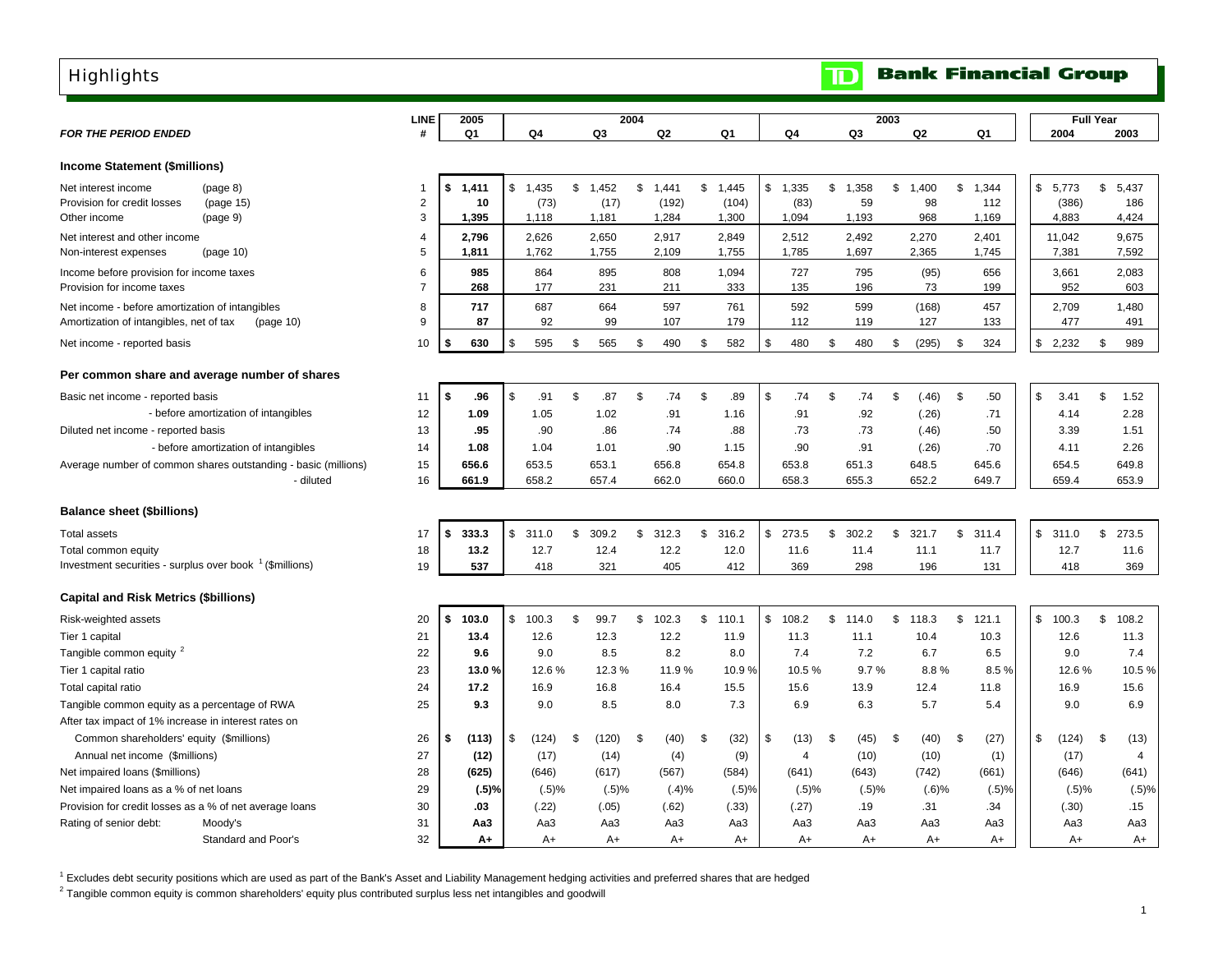#### <span id="page-4-0"></span>Shareholder Value

|                                                                                 | <b>LINE</b>    |    | 2005   |                |        |             | 2004           |        |             |             |                       | 2003           |                          |             |            | <b>Full Year</b> |             |
|---------------------------------------------------------------------------------|----------------|----|--------|----------------|--------|-------------|----------------|--------|-------------|-------------|-----------------------|----------------|--------------------------|-------------|------------|------------------|-------------|
| <b>FOR THE PERIOD ENDED</b>                                                     | #              |    | Q1     |                | Q4     | Q3          |                | Q2     | Q1          | Q4          | Q3                    |                | Q2                       | Q1          |            | 2004             | 2003        |
|                                                                                 |                |    |        |                |        |             |                |        |             |             |                       |                |                          |             |            |                  |             |
| <b>Business performance (\$millions)</b>                                        |                |    |        |                |        |             |                |        |             |             |                       |                |                          |             |            |                  |             |
| Net income - reported basis                                                     | $\mathbf{1}$   | Ŝ. | 630    | $\mathfrak{L}$ | 595    | \$<br>565   | $\mathfrak{s}$ | 490    | \$<br>582   | \$<br>480   | $\mathfrak{L}$<br>480 | $\mathfrak{L}$ | (295)                    | \$<br>324   |            | \$<br>2,232      | \$<br>989   |
| Economic profit <sup>1,2</sup>                                                  | $\overline{c}$ |    | 312    |                | 274    | 259         |                | 207    | 376         | 210         | 227                   |                | (563)                    | 76          |            | 1,116            | (50)        |
| Total revenue                                                                   | 3              |    | 2,806  |                | 2,553  | 2,633       |                | 2,725  | 2,745       | 2,429       | 2,551                 |                | 2,368                    | 2,513       |            | 10,656           | 9,861       |
| Net interest income                                                             | $\overline{4}$ |    | 1.411  |                | 1,435  | 1,452       |                | 1.441  | 1,445       | 1,335       | 1,358                 |                | 1,400                    | 1,344       |            | 5,773            | 5,437       |
| Average common equity                                                           | 5              |    | 12.846 |                | 12,392 | 12,195      |                | 12,058 | 11,665      | 11,396      | 11,107                |                | 11,484                   | 11,607      |            | 12,050           | 11,396      |
| Average invested capital 3                                                      | 6              |    | 15,926 |                | 15,383 | 15,089      |                | 14,849 | 14,331      | 13,900      | 13,536                |                | 13,875                   | 13,868      |            | 14,884           | 13,792      |
| Return on Equity - reported basis                                               | 7              |    | 19.5%  |                | 19.1%  | 18.4%       |                | 16.5%  | 19.8%       | 16.7%       | 17.1%                 |                | $(10.5)\%$               | 11.1 %      |            | 18.5%            | 8.7%        |
| - before amortization of intangibles                                            | 8              |    | 22.1   |                | 22.1   | 21.7        |                | 20.1   | 26.0        | 20.6        | 21.4                  |                | (6.0)                    | 15.6        |            | 22.5             | 13.0        |
| Return on invested capital - before amortization of intangibles <sup>2, 3</sup> | 9              |    | 17.9   |                | 17.8   | 17.5        |                | 16.4   | 21.1        | 16.9        | 17.6                  |                | (5.7)                    | 13.1        |            | 18.2             | 10.5        |
| Return on risk-weighted assets - before amortization of intangibles             | 10             |    | 2.80   |                | 2.80   | 2.68        |                | 2.36   | 2.84        | 2.19        | 2.12                  |                | (0.50)                   | 1.58        |            | 2.68             | 1.35        |
| Efficiency ratio - reported basis                                               | 11             |    | 69.3   |                | 74.6   | 72.4        |                | 83.3   | 70.1        | 80.7        | 73.8                  |                | 108.3                    | 77.9        |            | 75.1             | 84.8        |
| - before amortization of intangibles                                            | 12             |    | 64.5   |                | 69.0   | 66.7        |                | 77.4   | 63.9        | 73.5        | 66.5                  |                | 99.9                     | 69.4        |            | 69.3             | 77.0        |
| Net interest margin                                                             | 13             |    | 2.10   |                | 2.22   | 2.23        |                | 2.27   | 2.32        | 2.19        | 2.08                  |                | 2.22                     | 2.15        |            | 2.26             | 2.16        |
| Average number of full-time equivalent staff                                    | 14             |    | 43,100 |                | 43,332 | 43,491      |                | 42,509 | 42,032      | 42,263      | 42,607                |                | 42,713                   | 42,575      |            | 42,843           | 42,538      |
| Number of domestic retail outlets at period end                                 | 15             |    | 1.033  |                | 1,034  | 1,033       |                | 1,026  | 1,031       | 1,093       | 1,162                 |                | 1,165                    | 1,172       |            | 1,034            | 1,093       |
| Number of retail brokerage offices at period end                                | 16             |    | 259    |                | 256    | 265         |                | 265    | 268         | 270         | 272                   |                | 285                      | 283         |            | 256              | 270         |
|                                                                                 |                |    |        |                |        |             |                |        |             |             |                       |                |                          |             |            |                  |             |
| Common share performance                                                        |                |    |        |                |        |             |                |        |             |             |                       |                |                          |             |            |                  |             |
| Closing market price                                                            | 17             | \$ | 48.15  | \$             | 48.98  | \$<br>44.30 | \$             | 44.48  | \$<br>43.38 | \$<br>43.86 | \$<br>37.49           | \$             | 33.94                    | \$<br>32.18 | $\sqrt{3}$ | 48.98            | \$<br>43.86 |
| Book value per common share                                                     | 18             |    | 20.06  |                | 19.31  | 18.94       |                | 18.63  | 18.27       | 17.64       | 17.47                 |                | 17.04                    | 18.10       |            | 19.31            | 17.64       |
| Closing market price to book value                                              | 19             |    | 2.40   |                | 2.54   | 2.34        |                | 2.39   | 2.37        | 2.49        | 2.15                  |                | 1.99                     | 1.78        |            | 2.54             | 2.49        |
| Price earnings ratio - before amortization of intangibles <sup>4</sup>          | 20             |    | 11.9   |                | 11.9   | 11.2        |                | 11.5   | 16.1        | 19.5        | 30.0                  |                | $\overline{\phantom{a}}$ | 54.5        |            | 11.9             | 19.5        |
| Total market return on common shareholders' investment <sup>5</sup>             | 21             |    | 14.2%  |                | 14.8%  | 21.7%       |                | 34.8%  | 38.5%       | 53.4 %      | 17.0%                 |                | $(16.3)\%$               | (21.8)%     |            | 14.8%            | 53.4%       |
| Number of common shares outstanding (millions)                                  | 22             |    | 658.3  |                | 655.9  | 653.0       |                | 655.3  | 657.6       | 656.3       | 653.4                 |                | 651.1                    | 647.9       |            | 655.9            | 656.3       |
| Total market capitalization (\$billions)                                        | 23             | \$ | 31.7   | \$             | 32.1   | \$<br>28.9  | \$             | 29.1   | \$<br>28.5  | \$<br>28.8  | \$<br>24.5            | \$             | 22.1                     | \$<br>20.8  | $\sqrt{3}$ | 32.1             | \$<br>28.8  |
| <b>Dividend Performance</b>                                                     |                |    |        |                |        |             |                |        |             |             |                       |                |                          |             |            |                  |             |
| Dividend per common share                                                       | 24             | S. | 0.36   | \$             | 0.36   | \$<br>0.34  | - \$           | 0.34   | \$<br>0.32  | \$<br>0.32  | \$<br>0.28            | \$             | 0.28                     | \$<br>0.28  | $\sqrt{3}$ | 1.36             | \$<br>1.16  |
| Dividend yield <sup>6</sup>                                                     | 25             |    | 2.9%   |                | 2.9%   | 3.0%        |                | 2.7%   | 2.8%        | 2.9%        | 3.1%                  |                | 3.4%                     | 3.5%        |            | 3.0%             | 3.2%        |
| Common dividend payout ratio - before amortization of intangibles               | 26             |    | 32.9   |                | 34.2   | 33.4        |                | 37.5   | 27.5        | 35.3        | 30.6                  |                | $\blacksquare$           | 39.6        |            | 32.9             | 50.9        |

1 Economic profit is net income before the amortization of purchased intangibles, less a charge for the cost of Invested Capital. The rate charged for Invested Capital is 10.1% for 2005, 10.7% for 2004

and 10.9% for 2003

 $2$  Q2/03 includes a charge of \$26 million after-tax for the past amortization of goodwill that became impaired during the period

 $3$  Invested capital is common shareholders' equity plus the cumulative after-tax amount of purchased intangible assets amortized as of the reporting date

4 Closing common share price divided by diluted net income per common share for trailing 4 quarters

5 Change in market price plus dividends paid in trailing 4 quarters as a percentage of the prior year's closing market price per common share

#### **Bank Financial Group**  $\mathbf{D}$

<sup>&</sup>lt;sup>6</sup> Dividends per common share for trailing 4 quarters divided by average of high and low common share prices for the period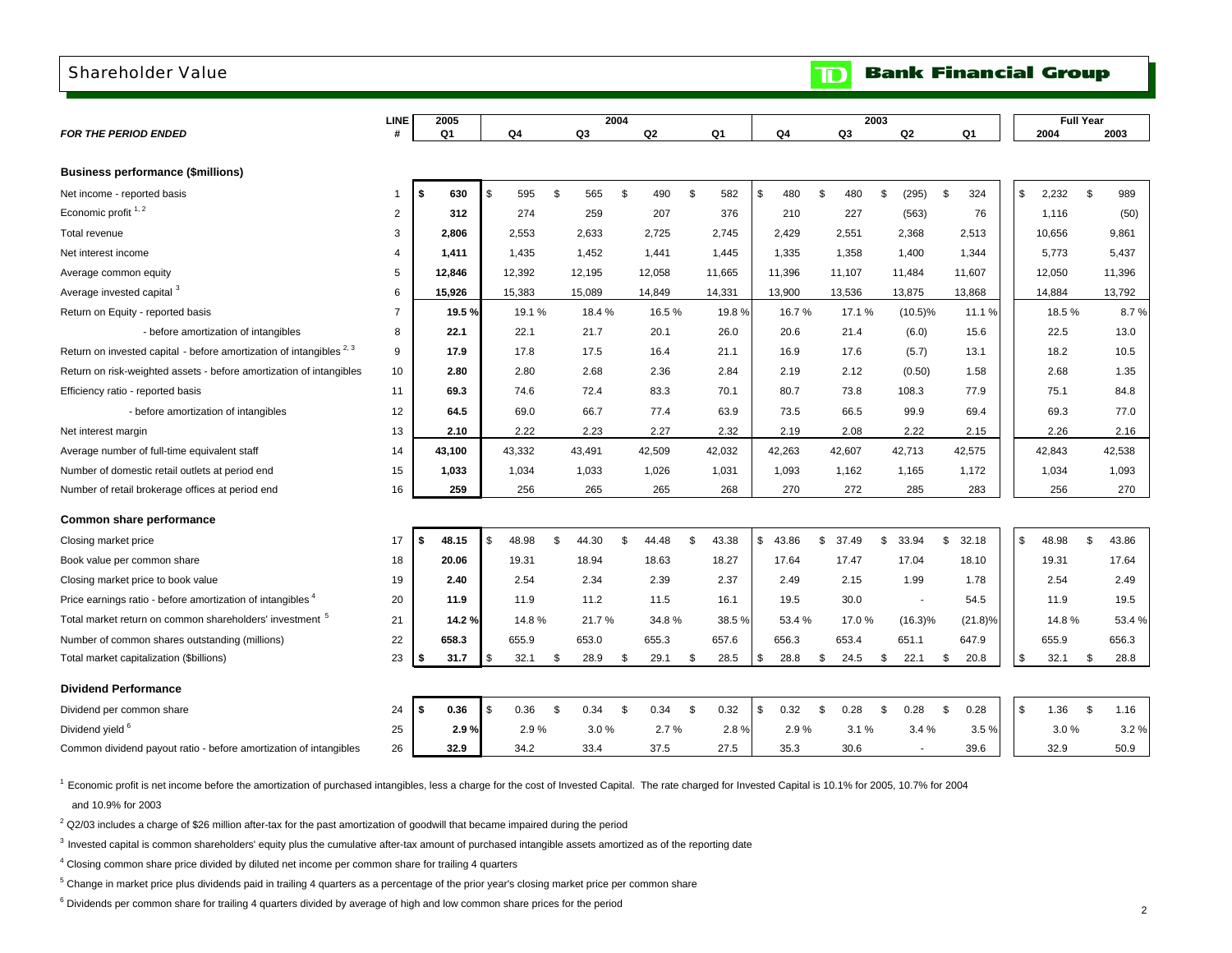## <span id="page-5-0"></span>Segmented Results Summary<sup>1</sup>

**Bank Financial Group** 

 $\blacksquare$ 

**RESULTS OF OPERATIONS - before amortization of intangibles**

**(\$millions)**

| ,,,,,,,,,,,,,,,,,,                                               |                |     |             |                |           |      |                |           |           |           |                          |           |                  |         |
|------------------------------------------------------------------|----------------|-----|-------------|----------------|-----------|------|----------------|-----------|-----------|-----------|--------------------------|-----------|------------------|---------|
|                                                                  | <b>LINE</b>    |     | 2005        |                |           | 2004 |                |           |           | 2003      |                          |           | <b>Full Year</b> |         |
| <b>FOR THE PERIOD ENDED</b>                                      | #              |     | Q1          | Q <sub>4</sub> | Q3        |      | Q <sub>2</sub> | Q1        | Q4        | Q3        | Q <sub>2</sub>           | Q1        | 2004             | 2003    |
| <b>Net Income</b>                                                |                |     |             |                |           |      |                |           |           |           |                          |           |                  |         |
| Personal and Commercial Banking                                  |                | \$. | 424         | \$<br>381      | \$<br>372 | \$   | 347            | \$<br>350 | \$<br>318 | \$<br>326 | \$<br>298                | \$<br>300 | \$1,450          | \$1,242 |
| Wealth Management                                                | $\overline{2}$ |     | 98          | 63             | 76        |      | 102            | 111       | 100       | 78        | (300)                    | 37        | 352              | (85)    |
| <b>Total Retail</b>                                              | 3              |     | 522         | 444            | 448       |      | 449            | 461       | 418       | 404       | (2)                      | 337       | 1,802            | 1,157   |
| <b>Wholesale Banking</b>                                         | 4              |     | 141         | 122            | 128       |      | 162            | 176       | 121       | 105       | (138)                    | 152       | 588              | 240     |
| Corporate                                                        | 5              |     | 54          | 121            | 88        |      | (14)           | 124       | 53        | 90        | (28)                     | (32)      | 319              | 83      |
| <b>Total Bank</b>                                                | 6              | -\$ | 717         | \$<br>687      | \$<br>664 | \$   | 597            | \$<br>761 | \$<br>592 | \$<br>599 | \$<br>(168)              | \$<br>457 | \$2,709          | \$1,480 |
| <b>Return on Invested Capital</b>                                |                |     |             |                |           |      |                |           |           |           |                          |           |                  |         |
| Personal and Commercial Banking                                  | $\overline{7}$ |     | 23.0%       | 21.1%          | 20.6%     |      | 20.0%          | 19.8%     | 18.8%     | 19.3%     | 18.2%                    | 17.8%     | 20.4%            | 18.5%   |
| Wealth Management                                                | 8              |     | 14.7        | 9.4            | 11.0      |      | 15.3           | 16.2      | 14.2      | 11.1      | (41.5)                   | 4.4       | 13.0             | (3.6)   |
| <b>Wholesale Banking</b>                                         | 9              |     | 22.9        | 20.9           | 22.1      |      | 27.5           | 27.9      | 19.2      | 16.1      | (19.2)                   | 18.9      | 24.7             | 8.6     |
| <b>Total Bank</b>                                                | 10             |     | 17.9%       | 17.8%          | 17.5%     |      | 16.4%          | 21.1%     | 16.9%     | 17.6%     | (5.7)%                   | 13.1 %    | 18.2%            | 10.5%   |
| Percentage of Net Income Mix <sup>2</sup>                        |                |     |             |                |           |      |                |           |           |           |                          |           |                  |         |
| <b>Total Retail</b>                                              | 11             |     | 79 %        | 78 %           | 78 %      |      | 73 %           | 72 %      | 78 %      | 79 %      | 100 %                    | 69%       | 75 %             | 83 %    |
| <b>Wholesale Banking</b>                                         | 12             |     | 21          | 22             | 22        |      | 27             | 28        | 22        | 21        | $\overline{\phantom{a}}$ | 31        | 25               | 17      |
| <b>Total Bank</b>                                                | 13             |     | 100 %       | 100 %          | 100 %     |      | 100 %          | 100 %     | 100 %     | 100 %     | 100 %                    | 100 %     | 100 %            | 100 %   |
| Percentage Geographic Contribution to Total Revenue <sup>3</sup> |                |     |             |                |           |      |                |           |           |           |                          |           |                  |         |
| Canada                                                           | 14             |     | <b>77 %</b> | 74 %           | 71 %      |      | 74 %           | 72 %      | 76 %      | 71 %      | 75 %                     | 71 %      | 73 %             | 73 %    |
| United States of America                                         | 15             |     | 14          | 12             | 15        |      | 15             | 16        | 16        | 15        | 14                       | 20        | 15               | 16      |
| Other                                                            | 16             |     | 9           | 14             | 14        |      | 11             | 12        | 8         | 14        | 11                       | 9         | 12               | 11      |
| <b>Total Bank</b>                                                | 17             |     | 100 %       | 100 %          | 100 %     |      | 100 %          | 100 %     | 100 %     | 100 %     | 100 %                    | 100 %     | 100 %            | 100 %   |

<sup>1</sup> The Bank has retroactively reclassified its preferred shares and innovative capital structures as liabilities, and their corresponding distributions as interest expense.

 $2$  Percentages exclude Corporate segment results.

 $3$  The taxable equivalent amounts (TEB) are not included in geographic contribution to total revenue.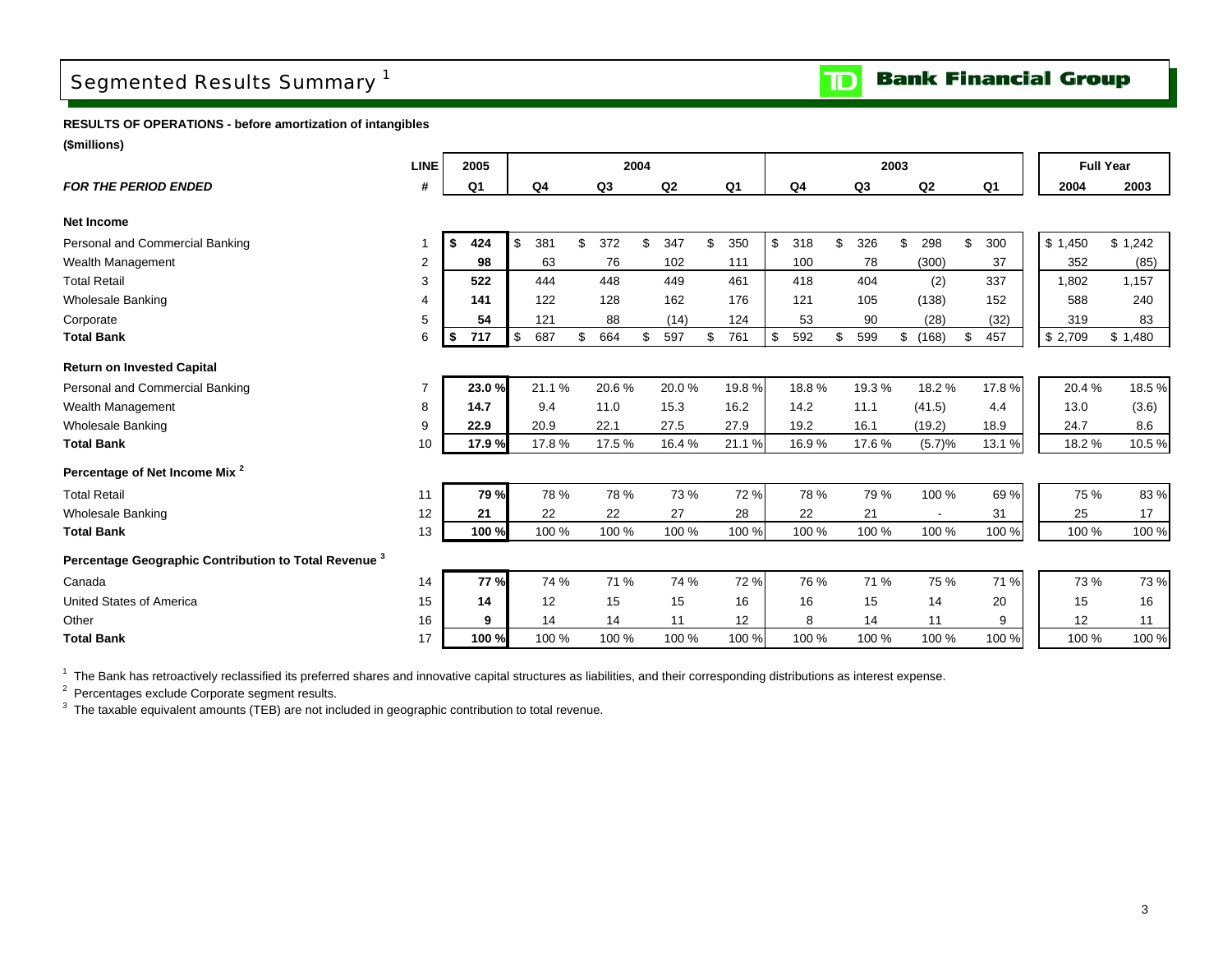**Bank Financial Group**  $\mathbf{D}$ 

#### <span id="page-6-0"></span>**RESULTS OF OPERATIONS - before amortization of intangibles (\$millions)**

|                                                        | <b>LINE</b>    | 2005        |            |        |     | 2004    |                |                |           | 2003        |                |             |    | <b>Full Year</b> |           |
|--------------------------------------------------------|----------------|-------------|------------|--------|-----|---------|----------------|----------------|-----------|-------------|----------------|-------------|----|------------------|-----------|
| <b>FOR THE PERIOD ENDED</b>                            | #              | Q1          |            | Q4     |     | Q3      | Q <sub>2</sub> | Q <sub>1</sub> | Q4        | Q3          | Q <sub>2</sub> | Q1          |    | 2004             | 2003      |
|                                                        |                |             |            |        |     |         |                |                |           |             |                |             |    |                  |           |
| Net interest income                                    |                | \$<br>1,089 | \$         | 1,091  |     | \$1,033 | \$<br>1,001    | \$<br>1,029    | \$1,015   | \$<br>1,022 | \$<br>991      | \$<br>1,023 |    | \$4,154          | \$4,051   |
| Other income                                           | $\overline{2}$ | 574         |            | 523    |     | 537     | 520            | 486            | 475       | 466         | 429            | 433         |    | 2,066            | 1,803     |
| Total revenue                                          | 3              | 1,663       |            | 1,614  |     | 1,570   | 1,521          | 1,515          | 1,490     | 1,488       | 1,420          | 1.456       |    | 6,220            | 5,854     |
| Provision for credit losses                            | 4              | 95          |            | 88     |     | 92      | 87             | 106            | 128       | 105         | 104            | 123         |    | 373              | 460       |
| Non-interest expenses                                  | 5              | 924         |            | 944    |     | 913     | 909            | 884            | 873       | 873         | 852            | 865         |    | 3,650            | 3,463     |
| Net income before taxes                                | 6              | 644         |            | 582    |     | 565     | 525            | 525            | 489       | 510         | 464            | 468         |    | 2.197            | 1,931     |
| Income taxes                                           |                | 220         |            | 201    |     | 193     | 178            | 175            | 171       | 184         | 166            | 168         |    | 747              | 689       |
| Net income                                             | 8              | \$<br>424   | $\sqrt{3}$ | 381    |     | 372     | \$<br>347      | \$<br>350      | \$<br>318 | \$<br>326   | 298            | \$<br>300   |    | \$1,450          | \$1,242   |
|                                                        |                |             |            |        |     |         |                |                |           |             |                |             |    |                  |           |
| Economic profit <sup>2</sup>                           | 9              | \$<br>258   | <b>S</b>   | 219    | £.  | 210     | \$<br>190      | \$<br>191      | \$<br>166 | \$<br>174   | \$<br>151      | \$<br>148   | \$ | 810              | 639<br>£. |
| Average Invested Capital (\$billions)                  | 10             | 7.3         |            | 7.2    |     | 7.2     | 7.1            | 7.0            | 6.7       | 6.7         | 6.7            | 6.7         |    | 7.1              | 6.7       |
| Return on Invested Capital                             | 11             | 23.0%       |            | 21.1%  |     | 20.6%   | 20.0%          | 19.8%          | 18.8%     | 19.3%       | 18.2%          | 17.8%       |    | 20.4%            | 18.5%     |
|                                                        |                |             |            |        |     |         |                |                |           |             |                |             |    |                  |           |
| Key performance indicators (\$billions)                |                |             |            |        |     |         |                |                |           |             |                |             |    |                  |           |
| Risk-weighted assets                                   | 12             | \$<br>60    | \$         | 58     | \$. | 58      | \$<br>56       | \$<br>56       | \$<br>56  | \$<br>54    | \$<br>54       | \$<br>53    | \$ | 58               | 56        |
| Average loans - personal                               | 13             | 99          |            | 97     |     | 94      | 93             | 93             | 88        | 88          | 87             | 85          |    | 94               | 87        |
| Average loans and acceptances - business               | 14             | 16          |            | 16     |     | 16      | 16             | 16             | 17        | 17          | 17             | 18          |    | 16               | 17        |
| Average securitized loans                              | 15             | 30          |            | 29     |     | 29      | 27             | 26             | 26        | 23          | 22             | 22          |    | 28               | 23        |
| Average deposits - personal                            | 16             | 90          |            | 90     |     | 89      | 87             | 87             | 85        | 84          | 83             | 83          |    | 88               | 84        |
| Average deposits - business                            | 17             | 31          |            | 30     |     | 29      | 27             | 27             | 27        | 26          | 25             | 25          |    | 28               | 26        |
| Margin on avg. earning assets incl. securitized assets | 18             | 3.02%       |            | 3.02%  |     | 3.00%   | 3.05%          | 3.11%          | 3.15%     | 3.23%       | 3.31%          | 3.33%       |    | 3.05%            | 3.25%     |
| Efficiency ratio                                       | 19             | 55.6%       |            | 58.5%  |     | 58.2%   | 59.8%          | 58.3%          | 58.6%     | 58.7%       | 60.0%          | 59.4%       |    | 58.7%            | 59.2%     |
| Average number of full-time equivalent staff           | 20             | 28,566      |            | 28,680 |     | 28,871  | 27,961         | 27,951         | 27,973    | 28,115      | 27,932         | 28,188      |    | 28,368           | 28,053    |

 $1$  The Bank has retroactively reclassified its preferred shares and innovative capital structures as liabilities, and their corresponding distributions as interest expense.

 $2$  The rate charged for Invested Capital is 9%.

Personal and Commercial Banking comprises the Bank's retail, commercial banking and insurance operations. Under the TD Canada Trust brand, the retail operations provide a full range of financial products and services to approximately 10 million personal and small business customers. Products and services are provided - anywhere, anytime - through telephone and internet banking, more than 2,400 automated banking machines and a network of 1,000 branches located across Canada. Under the TD Insurance and TD Meloche Monnex brands, the Bank offers a broad range of insurance products including home and automobile coverage, life and health insurance, as well as credit protection coverage on TD Canada Trust lending products. TD Commercial Banking serves the needs of Canadian businesses, customizing a broad range of products and services to meet their financing, investment, cash management, international trade and day-to-day banking needs.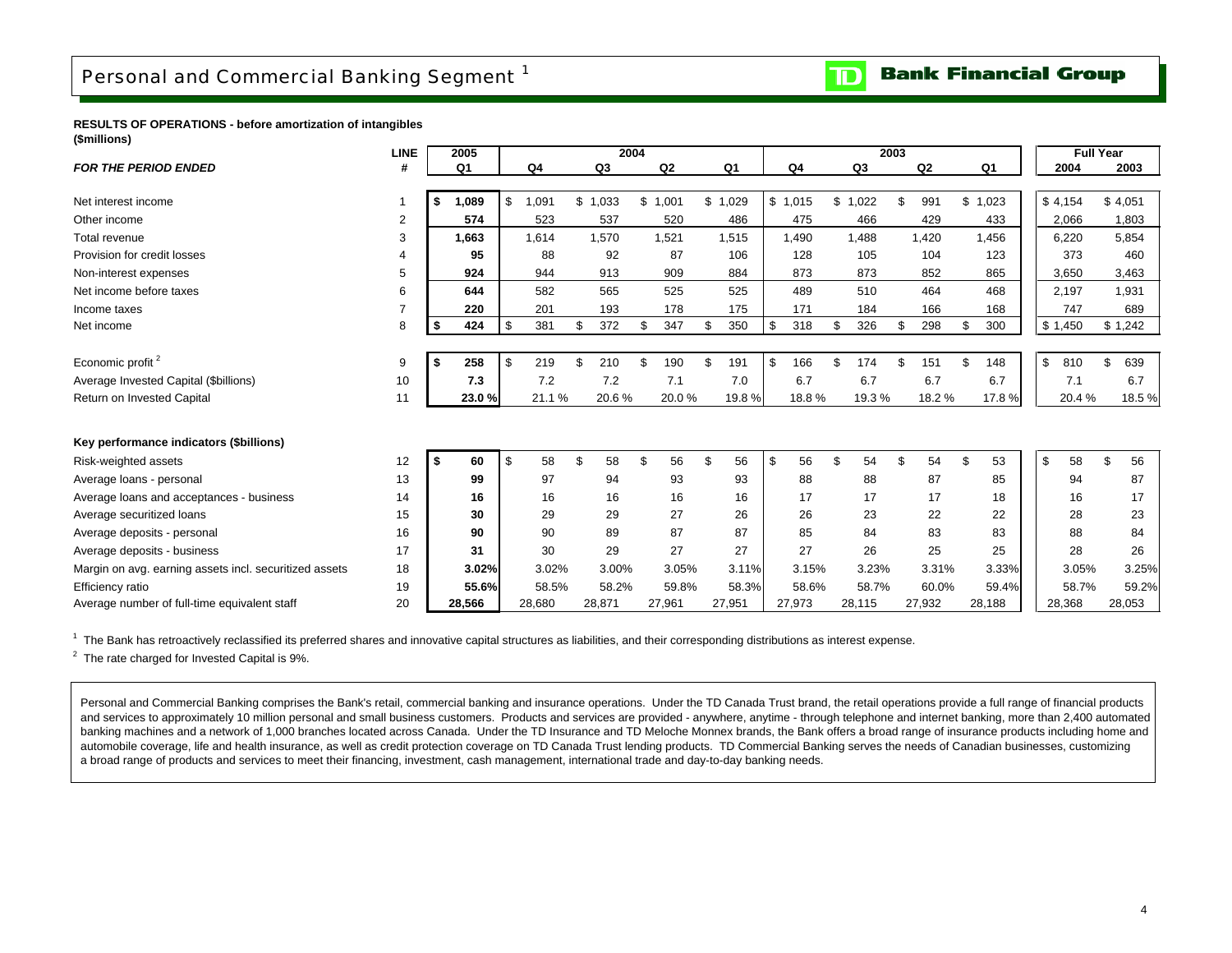## <span id="page-7-0"></span>Wealth Management Segment<sup>1</sup>



**RESULTS OF OPERATIONS - before amortization of intangibles (\$millions)**

|                                                   | <b>LINE</b>    |      | 2005           |            |     |                | 2004 |                |           |                |     |                | 2003 |            |            | <b>Full Year</b> |     |           |
|---------------------------------------------------|----------------|------|----------------|------------|-----|----------------|------|----------------|-----------|----------------|-----|----------------|------|------------|------------|------------------|-----|-----------|
| <b>FOR THE PERIOD ENDED</b>                       | #              |      | Q <sub>1</sub> | Q4         |     | Q <sub>3</sub> |      | Q2             | Q1        | Q <sub>4</sub> |     | Q <sub>3</sub> |      | Q2         | Q1         | 2004             |     | 2003      |
|                                                   |                |      |                |            |     |                |      |                |           |                |     |                |      |            |            |                  |     |           |
| Net interest income                               | 1              | \$   | 145            | \$<br>130  | \$. | 127            | \$   | 121            | \$<br>114 | \$<br>113      | \$. | 109            | \$   | 94         | \$<br>105  | \$<br>492        | \$  | 421       |
| Brokerage commissions & other income <sup>2</sup> | $\overline{c}$ |      | 518            | 469        |     | 489            |      | 583            | 557       | 516            |     | 501            |      | 388        | 468        | 2,098            |     | 1,873     |
| Total revenue                                     | 3              |      | 663            | 599        |     | 616            |      | 704            | 671       | 629            |     | 610            |      | 482        | 573        | 2,590            |     | 2,294     |
| Restructuring costs                               | 4              |      |                |            |     |                |      |                |           |                |     | 5              |      | 21         |            |                  |     | 26        |
| Goodwill impairment                               | 5              |      |                |            |     |                |      |                |           |                |     |                |      | 274        |            |                  |     | 274       |
| Other non-interest expenses                       |                |      | 508            | 502        |     | 502            |      | 544            | 499       | 473            |     | 490            |      | 466        | 505        | 2,047            |     | 1,934     |
|                                                   | 6              |      |                |            |     |                |      |                |           |                |     |                |      |            |            |                  |     |           |
| Total non-interest expenses                       |                |      | 508            | 502        |     | 502            |      | 544            | 499       | 473            |     | 495            |      | 761        | 505        | 2,047            |     | 2,234     |
| Net income before taxes                           | 8              |      | 155            | 97         |     | 114            |      | 160            | 172       | 156            |     | 115            |      | (279)      | 68         | 543              |     | 60        |
| Income taxes                                      | 9              |      | 57             | 34         |     | 38             |      | 58             | 61        | 56             |     | 37             |      | 21         | 31         | 191              |     | 145       |
| Net income (loss) <sup>3</sup>                    | 10             | \$   | 98             | \$<br>63   | \$  | 76             | \$   | 102            | \$<br>111 | \$<br>100      | \$  | 78             | \$   | (300)      | \$<br>37   | \$<br>352        | \$  | (85)      |
|                                                   |                |      |                |            |     |                |      |                |           |                |     |                |      |            |            |                  |     |           |
| Economic profit (loss) 4,5                        | 11             | l \$ | 18             | \$<br>(18) | \$  | (7)            | \$   | 21             | \$<br>29  | \$<br>16       | \$  | (6)            | \$   | (421)      | \$<br>(65) | \$<br>25         | \$  | (476)     |
| Average Invested Capital (\$billions)             | 12             |      | 2.6            | 2.7        |     | 2.7            |      | 2.7            | 2.7       | 2.8            |     | 2.8            |      | 3.2        | 3.4        | 2.7              |     | 3.0       |
| Return on Invested Capital <sup>5</sup>           | 13             |      | 14.7%          | 9.4%       |     | 11.0%          |      | 15.3%          | 16.2 %    | 14.2 %         |     | 11.1%          |      | $(41.5)\%$ | 4.4 %      | 13.0%            |     | $(3.6)\%$ |
|                                                   |                |      |                |            |     |                |      |                |           |                |     |                |      |            |            |                  |     |           |
| Key performance indicators (\$billions)           |                |      |                |            |     |                |      |                |           |                |     |                |      |            |            |                  |     |           |
| Risk-weighted assets                              | 14             | \$   | 9              | \$<br>9    | \$. | 6              | \$   | $\overline{7}$ | \$<br>6   | \$<br>6        | \$. | 6              | \$   | 5          | \$<br>5    | \$<br>9          | \$. | 6         |
| Assets under administration                       | 15             |      | 298            | 279        |     | 283            |      | 287            | 284       | 259            |     | 251            |      | 233        | 230        | 279              |     | 259       |
| Assets under management                           | 16             |      | 131            | 124        |     | 126            |      | 121            | 119       | 113            |     | 113            |      | 110        | 112        | 124              |     | 113       |
| Personal margin loans                             | 17             |      | 6              | 6          |     | 6              |      | $\overline{7}$ | 6         | 5              |     | 5              |      | 5          | 5          | 6                |     | 5         |
| Discount brokerage average trades per day (000's) | 18             |      | 114            | 83         |     | 87             |      | 126            | 135       | 111            |     | 110            |      | 78         | 94         | 108              |     | 98        |
| Efficiency ratio                                  | 19             |      | 76.6%          | 83.8%      |     | 81.5%          |      | 77.3 %         | 74.4 %    | 75.2%          |     | 81.1%          |      | 157.9%     | 88.1 %     | 79.0%            |     | 97.4 %    |
| Average number of full-time equivalent staff      | 20             |      | 8.068          | 8,012      |     | 8,074          |      | 8,158          | 7,843     | 7,747          |     | 7,800          |      | 8,111      | 7,672      | 8,021            |     | 7,830     |
|                                                   |                |      |                |            |     |                |      |                |           |                |     |                |      |            |            |                  |     |           |

<sup>1</sup> The Bank has retroactively reclassified its preferred shares and innovative capital structures as liabilities, and their corresponding distributions as interest expense.

 $2$  Includes write downs of \$39 million in Q2/03 as a result of other than temporary impairments in certain international joint ventures.

<sup>3</sup> Q2/03 restructuring and goodwill impairment charges and write downs amounted to \$328 million after-tax.

<sup>4</sup> The rates charged for Invested Capital for the domestic Wealth Management, Canada Discount Brokerage, and US and International businesses are 10%, 10% and 14% for 2005, 10%, 10% and 14% for 2005, 10% and 14% for 2004, and 10%, 13% and 13% for 2003, respectively.

5 Q2/03 includes a charge of \$26 million after-tax for the past amortization of goodwill that became impaired during the period.

Wealth Management provides a wide array of investment products and services through different brands to a large and diverse retail and institutional client base around the world. Wealth Management is comprised of a number of advisory, distribution and asset management businesses including TD Waterhouse and TD Mutual Funds and is one of Canada's largest asset managers. Through Wealth Management's discount brokerage channels, it serves customers in Canada, the United States and the United Kingdom. In Canada, Discount Brokerage, Financial Planning, Private Investment Advice and Private Client Services service the needs of different retail customer segments through all stages of their investing life cycle.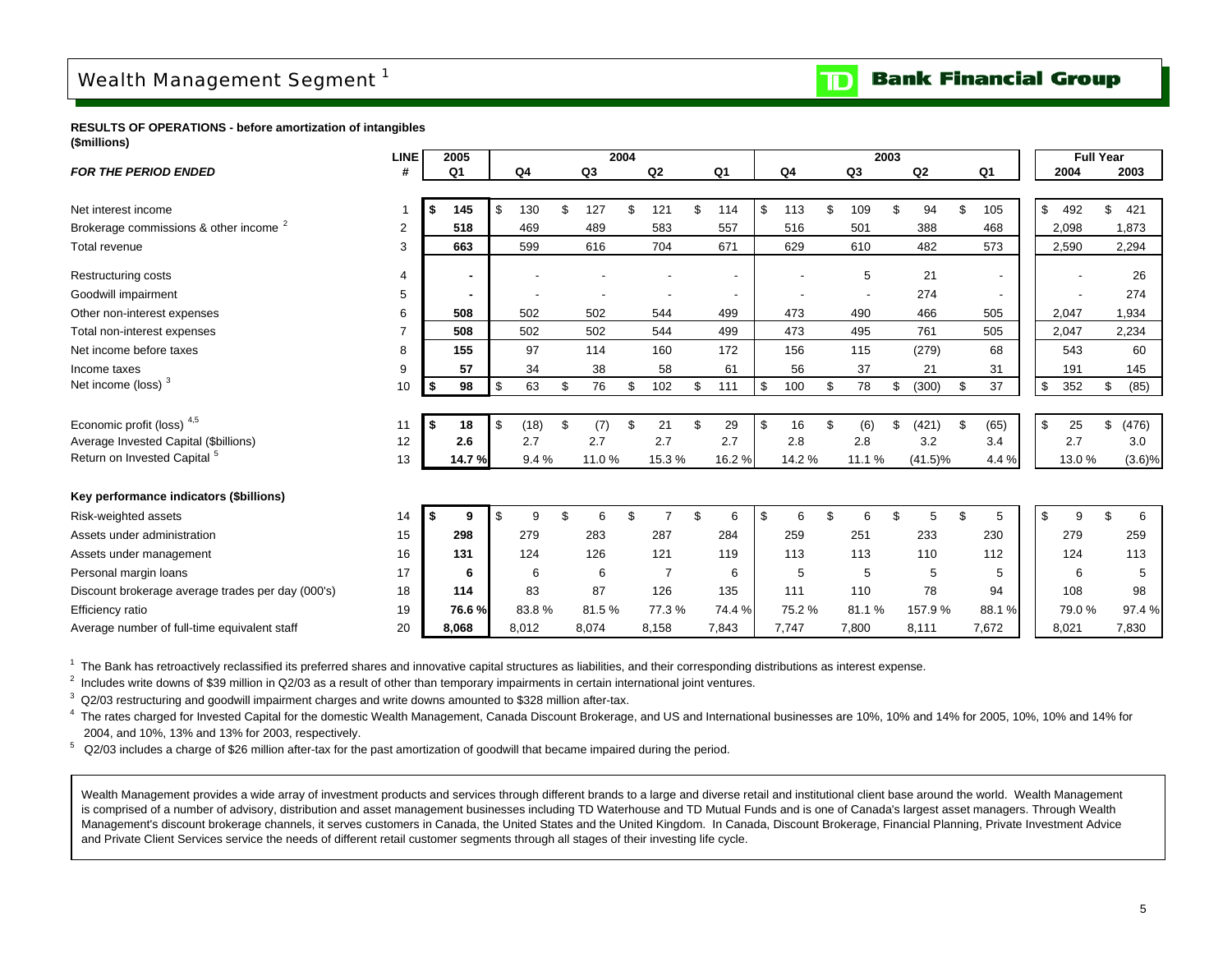### <span id="page-8-0"></span>Wholesale Banking Segment<sup>1</sup>

**Bank Financial Group** DI

**RESULTS OF OPERATIONS - before amortization of intangibles (\$millions)**

|                                                            | <b>LINE</b>    | 2005           |                |                | 2004 |                |     |                |           |           | 2003 |                |                | <b>Full Year</b> |             |
|------------------------------------------------------------|----------------|----------------|----------------|----------------|------|----------------|-----|----------------|-----------|-----------|------|----------------|----------------|------------------|-------------|
| <b>FOR THE PERIOD ENDED</b>                                | #              | Q <sub>1</sub> | Q <sub>4</sub> | Q3             |      | Q <sub>2</sub> |     | Q <sub>1</sub> | Q4        | Q3        |      | Q2             | Q1             | 2004             | 2003        |
|                                                            |                |                |                |                |      |                |     |                |           |           |      |                |                |                  |             |
| Net interest income (TEB)                                  | 1              | \$<br>278      | \$<br>349      | \$<br>417      | \$   | 426            | \$  | 389            | \$<br>346 | \$<br>338 | \$   | 363            | \$<br>288      | \$1,581          | \$1,335     |
| Trading and fee income                                     | $\overline{2}$ | 292            | 115            | 118            |      | 156            |     | 226            | 150       | 139       |      | 115            | 297            | 615              | 701         |
| Total revenue                                              | 3              | 570            | 464            | 535            |      | 582            |     | 615            | 496       | 477       |      | 478            | 585            | 2,196            | 2,036       |
| Provision for credit losses                                | 4              | 13             | 12             | 12             |      | 10             |     | $\overline{7}$ | 8         | 3         |      | $\overline{2}$ | $\overline{2}$ | 41               | 15          |
| <b>Restructuring costs</b>                                 | 5              |                |                |                |      | (7)            |     |                |           |           |      | 66             |                | (7)              | 66          |
| Goodwill impairment                                        | 6              | ٠              |                |                |      |                |     |                |           |           |      | 350            |                |                  | 350         |
| Other non-interest expenses                                | 7              | 332            | 261            | 340            |      | 343            |     | 352            | 323       | 307       |      | 300            | 343            | 1,296            | 1,273       |
| Total non-interest expenses                                | 8              | 332            | 261            | 340            |      | 336            |     | 352            | 323       | 307       |      | 716            | 343            | 1,289            | 1,689       |
| Net income before taxes                                    | 9              | 225            | 191            | 183            |      | 236            |     | 256            | 165       | 167       |      | (240)          | 240            | 866              | 332         |
| Income taxes (TEB)                                         | 10             | 84             | 69             | 55             |      | 74             |     | 80             | 44        | 62        |      | (102)          | 88             | 278              | 92          |
| Net income (loss) <sup>3</sup>                             | 11             | \$<br>141      | \$<br>122      | \$<br>128      | \$   | 162            | \$  | 176            | \$<br>121 | \$<br>105 | \$   | (138)          | \$<br>152      | \$<br>588        | \$<br>240   |
|                                                            |                |                |                |                |      |                |     |                |           |           |      |                |                |                  |             |
| Economic profit (loss) <sup>4</sup>                        | 12             | \$<br>61       | \$<br>46       | \$<br>53       | \$   | 85             | \$  | 94             | \$<br>39  | \$<br>20  | \$   | (231)          | \$<br>47       | \$<br>278        | \$<br>(125) |
| Average Invested Capital (\$billions)                      | 13             | 2.4            | 2.3            | 2.3            |      | 2.4            |     | 2.5            | 2.5       | 2.6       |      | 2.9            | 3.3            | 2.4              | 2.8         |
| Return on Invested Capital                                 | 14             | 22.9%          | 20.9%          | 22.1%          |      | 27.5%          |     | 27.9%          | 19.2%     | 16.1%     |      | $(19.2)\%$     | 18.9%          | 24.7%            | 8.6%        |
| Key performance indicators (\$billions)                    |                |                |                |                |      |                |     |                |           |           |      |                |                |                  |             |
| Risk-weighted assets                                       | 15             | \$<br>31       | \$<br>30       | \$<br>32       | \$   | 35             | \$  | 41             | \$<br>40  | \$<br>46  | \$   | 48             | \$<br>49       | \$<br>30         | \$<br>40    |
| <b>Trading securities</b>                                  | 16             | 76             | 67             | 68             |      | 66             |     | 72             | 55        | 65        |      | 64             | 65             | 67               | 55          |
| Average loans and customers' liabilities under acceptances | 17             | 6              | 6              | $\overline{7}$ |      | $\overline{7}$ |     | $\overline{7}$ | 8         | 9         |      | 9              | 10             | $\overline{7}$   | 9           |
| Efficiency ratio                                           | 18             | 58.2%          | 56.3%          | 63.6%          |      | 57.7%          |     | 57.2%          | 65.1%     | 64.4%     |      | 149.8%         | 58.6%          | 58.7%            | 83.0%       |
| Average number of full-time equivalent staff 5             | 19             | 3,017          | 3,049          | 2,955          |      | 2,837          |     | 2,765          | 2,754     | 2,804     |      | 2,829          | 2,889          | 2,902            | 2,819       |
|                                                            |                |                |                |                |      |                |     |                |           |           |      |                |                |                  |             |
| Trading related income (TEB) <sup>6</sup>                  |                |                |                |                |      |                |     |                |           |           |      |                |                |                  |             |
| Interest rate and credit portfolios                        | 20             | \$<br>160      | \$<br>76       | \$<br>136      | \$   | 176            | \$. | 171            | \$<br>91  | \$<br>124 | \$   | 184            | \$<br>182      | \$<br>559        | \$<br>581   |
| Foreign exchange portfolios                                | 21             | 60             | 49             | 55             |      | 61             |     | 65             | 61        | 57        |      | 65             | 65             | 230              | 248         |
| Equity and other portfolios                                | 22             | 15             | (5)            | 11             |      | $\overline{7}$ |     | 82             | 50        | (35)      |      | 49             | 100            | 95               | 164         |
| <b>TEB</b> adjustment                                      | 23             | 45             | 89             | 62             |      | 61             |     | 46             | 44        | 58        |      | 36             | 27             | 258              | 165         |
| Total trading related income                               | 24             | \$<br>280      | \$<br>209      | \$<br>264      | \$   | 305            | \$  | 364            | \$<br>246 | \$<br>204 | \$   | 334            | \$<br>374      | \$1,142          | \$1,158     |

<sup>1</sup> The Bank has retroactively reclassified its preferred shares and innovative capital structures as liabilities, and their corresponding distributions as interest expense.

<sup>2</sup> Provision for credit losses includes the cost of credit protection incurred in hedging the lending portfolio.

<sup>3</sup> Q2/03 restructuring and goodwill impairment charges amounted to \$289 million after-tax.

4 The rate charged for Invested Capital is 13%.

5 Effective November 1, 2004 certain technology support functions were transferred to the Corporate segment. Full-time equivalent staff numbers have been retroactively restated. This transfer has no effect on Wholesale Banking expenses.

 $6$  Includes trading-related income reported in net interest income (line 1) and trading and fee income (line 2).

Wholesale Banking serves a diverse base of corporate, government, and institutional clients in key financial markets around the world. Under the TD Securities brand, Wholesale Banking provides a full range of capital markets and investment banking products and services that include; advice on corporate strategy and mergers and acquisitions; underwriting and distributing loan, debt and equity products; structuring tailored risk management solutions; and executing financial transactions.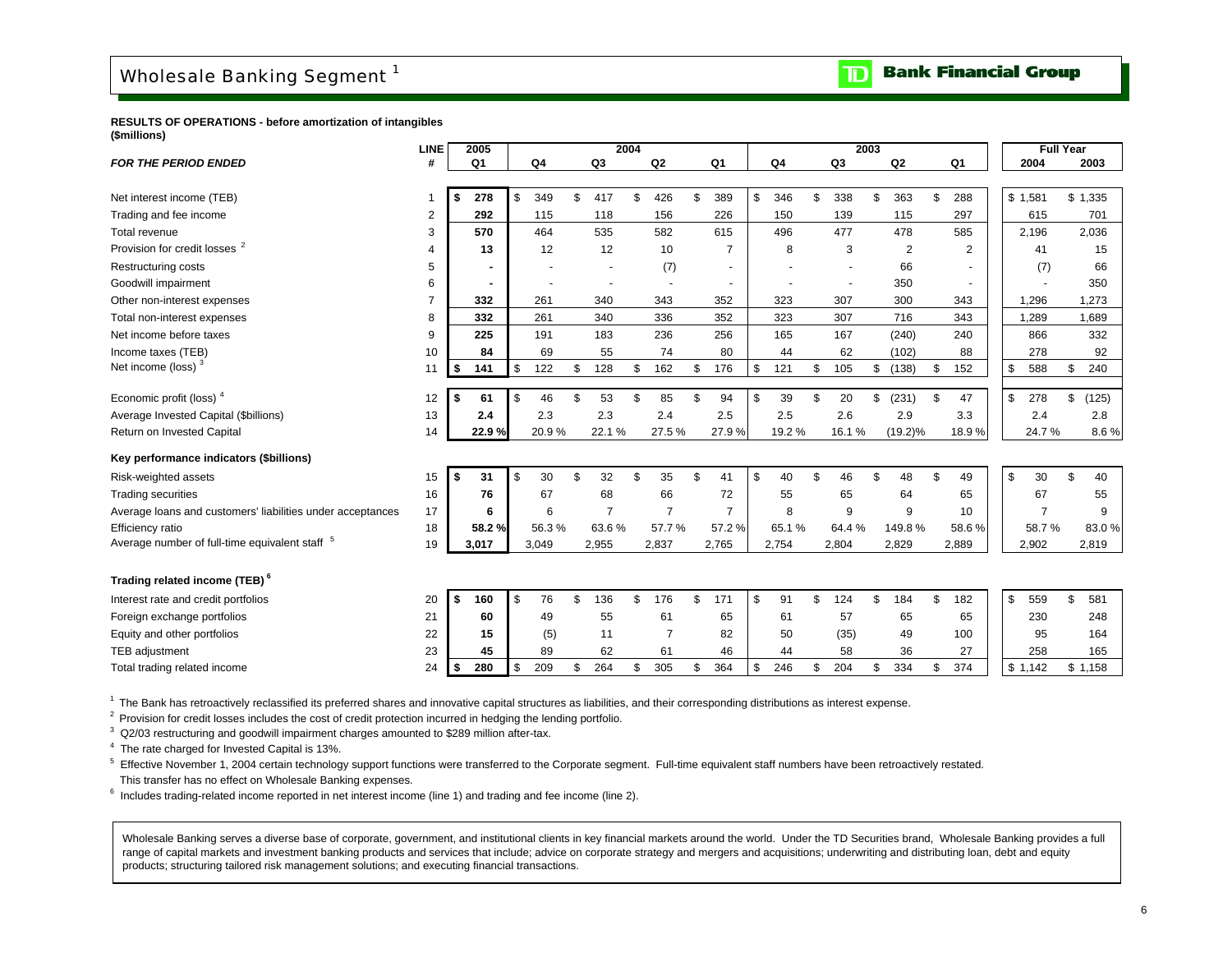### <span id="page-9-0"></span>Corporate Segment<sup>1</sup>

**Bank Financial Group**  $\mathbf{D}$ 

#### **RESULTS OF OPERATIONS - before amortization of intangibles (\$millions)**

|                                                                     | <b>LINE</b> | 2005           |                          |                          | 2004 |                |                |                |                | 2003 |                          |                |              |                          | <b>Full Year</b> |       |
|---------------------------------------------------------------------|-------------|----------------|--------------------------|--------------------------|------|----------------|----------------|----------------|----------------|------|--------------------------|----------------|--------------|--------------------------|------------------|-------|
| <b>FOR THE PERIOD ENDED</b>                                         | #           | Q <sub>1</sub> | Q4                       | Q3                       |      | Q <sub>2</sub> | Q <sub>1</sub> | Q4             | Q3             |      | Q2                       | Q <sub>1</sub> |              | 2004                     |                  | 2003  |
|                                                                     |             |                |                          |                          |      |                |                |                |                |      |                          |                |              |                          |                  |       |
| Net interest income <sup>2, 3</sup>                                 |             | \$<br>(101)    | \$<br>(135)              | \$<br>(125)              | \$   | (107)          | \$<br>(87)     | \$<br>(139)    | \$<br>(111)    | \$   | (48)                     | \$<br>(72)     | \$           | (454)                    | \$               | (370) |
| Other Income <sup>3</sup>                                           | 2           | 11             | 11                       | 37                       |      | 25             | 31             | (47)           | 87             |      | 36                       | (29)           |              | 104                      |                  | 47    |
| Total revenue                                                       | 3           | (90)           | (124)                    | (88)                     |      | (82)           | (56)           | (186)          | (24)           |      | (12)                     | (101)          |              | (350)                    |                  | (323) |
| General allowance release                                           |             | (35)           |                          |                          |      | (67)           |                | (157)          | $\sim$         |      |                          |                |              | (67)                     |                  | (157) |
| Sectoral allowance release                                          | 5           |                | (155)                    | (100)                    |      | (200)          | (200)          | (40)           | (40)           |      |                          |                |              | (655)                    |                  | (80)  |
| Other provision for credit losses <sup>3</sup>                      | 6           | (63)           | (18)                     | (21)                     |      | (22)           | (17)           | (22)           | (9)            |      | (8)                      | (13)           |              | (78)                     |                  | (52)  |
| Total provision for credit losses                                   |             | (98)           | (173)                    | (121)                    |      | (289)          | (217)          | (219)          | (49)           |      | (8)                      | (13)           |              | (800)                    |                  | (289) |
| Non-interest expenses <sup>4</sup>                                  | 8           | 47             | 55                       | $\overline{\phantom{a}}$ |      | 320            | 20             | 116            | 22             |      | 36                       | 32             |              | 395                      |                  | 206   |
| Net income before taxes                                             | 9           | (39)           | (6)                      | 33                       |      | (113)          | 141            | (83)           | 3              |      | (40)                     | (120)          |              | 55                       |                  | (240) |
| Income taxes <sup>2</sup>                                           | 10          | (93)           | (127)                    | (55)                     |      | (99)           | 17             | (136)          | (87)           |      | (12)                     | (88)           |              | (264)                    |                  | (323) |
| Net income (loss)                                                   | 11          | \$<br>54       | \$<br>121                | \$<br>88                 | \$   | (14)           | \$<br>124      | \$<br>53       | \$<br>90       | \$   | (28)                     | \$<br>(32)     | \$           | 319                      | \$               | 83    |
|                                                                     |             |                |                          |                          |      |                |                |                |                |      |                          |                |              |                          |                  |       |
| Non-Core Lending Portfolio Total Exposure (\$billions) <sup>5</sup> |             |                |                          |                          |      |                |                |                |                |      |                          |                |              |                          |                  |       |
| Investment grade                                                    | 12          | \$<br>.5       | \$<br>.6                 | \$<br>1.0                | -S   | 1.9            | \$<br>2.4      | \$<br>3.0      | \$<br>4.0      | \$   | 5.4                      | \$<br>8.0      | \$           | $6 \cdot$                | \$               | 3.0   |
| Non-investment grade                                                | 13          | .8             | 1.4                      | 2.0                      |      | 3.1            | 4.1            | 5.0            | 6.9            |      | 8.4                      | 9.0            |              | 1.4                      |                  | 5.0   |
| <b>Total Exposure</b>                                               | 14          | \$<br>1.3      | \$<br>2.0                | \$<br>3.0                | \$   | 5.0            | \$<br>6.5      | \$<br>8.0      | \$<br>10.9     | \$   | 13.8                     | \$<br>17.0     | $\mathbb{S}$ | 2.0                      | \$               | 8.0   |
|                                                                     |             |                |                          |                          |      |                |                |                |                |      |                          |                |              |                          |                  |       |
| Decomposition of material items in net income (\$millions)          |             |                |                          |                          |      |                |                |                |                |      |                          |                |              |                          |                  |       |
| Interest on income tax refunds                                      | 15          | \$             | \$<br>18                 | \$<br>12                 | -S   | 20             | \$             | \$             | \$<br>35       | \$   |                          | \$             | \$           | 50                       | \$               | 35    |
| Visa foreign exchange loss                                          | 16          |                |                          |                          |      |                |                | (39)           |                |      |                          |                |              | $\overline{\phantom{a}}$ |                  | (39)  |
| Impact of Hedging Relationships Guideline (AcG-13) <sup>6</sup>     | 17          | (10)           | (11)                     | (2)                      |      | (16)           | (21)           |                |                |      |                          | ٠              |              | (50)                     |                  |       |
| Securitization gain/(loss)                                          | 18          | 6              | (1)                      | (4)                      |      | 10             | 3              | $\overline{1}$ | 11             |      |                          | ٠              |              | 8                        |                  | 12    |
| General allowance release                                           | 19          | 23             | $\overline{\phantom{a}}$ |                          |      | 43             |                | 100            |                |      | $\overline{\phantom{a}}$ |                |              | 43                       |                  | 100   |
| Unallocated Corporate expenses <sup>4</sup>                         | 20          | (55)           | (9)                      | (7)                      |      | (25)           | (11)           | (51)           | (17)           |      | (26)                     | (17)           |              | (52)                     |                  | (111) |
| Deferred tax charge - commercial lease                              | 21          | ۰              |                          |                          |      |                |                |                |                |      | (30)                     |                |              | $\overline{\phantom{a}}$ |                  | (30)  |
| Tax recovery (re: future tax adjustment)                            | 22          | $\blacksquare$ |                          |                          |      |                | 17             |                |                |      |                          |                |              | 17                       |                  |       |
| Non-Core Lending Portfolio                                          | 23          | 36             | 124                      | 94                       |      | (40)           | 139            | 19             | 59             |      | 10                       | 4              |              | 317                      |                  | 92    |
| Other                                                               | 24          | 47             |                          | (5)                      |      | (6)            | (3)            | 23             | $\overline{2}$ |      | 18                       | (19)           |              | (14)                     |                  | 24    |
| Net Income (loss)                                                   | 25          | \$<br>54       | \$<br>121                | \$<br>88                 | \$   | (14)           | \$<br>124      | \$<br>53       | \$<br>90       | \$   | (28)                     | \$<br>(32)     | \$           | 319                      | \$               | 83    |

 $1$  The Bank has retroactively reclassified its preferred shares and innovative capital structures as liabilities, and their corresponding distributions as interest expense.

<sup>2</sup> Includes the elimination of the taxable equivalent basis (TEB) adjustments reported in the Operating Segments and Non-Core Lending Portfolio results.

 $3$  The Operating Segments results are presented before the impact of asset securitization programs, which is reclassified in the Corporate segment.

<sup>4</sup> Effective fiscal 2005, the Bank revised its methodology in allocating corporate support costs. This increased expenses in the Corporate segment by \$22 million before tax in Q1, 2005.

<sup>5</sup> Exposure is committed authorized plus uncommitted utilized loan facilities and letters of credit and guarantees; net of specific allowances for credit losses, cash collateral and credit protection.

 $6$  The impact of the Hedging Relationships accounting guideline (AcG-13) results from the accounting asymmetry that occurs when hedges of interest rate risk, foreign exchange rates or credit exposures

are effective for economic purposes but are marked-to-market for accounting purposes.

The Corporate Segment includes the Non-Core Lending Portfolio, the effects of asset securitization programs in the Personal & Commercial Banking Segment, treasury management, general provisions for credit losses, the elimination of taxable equivalent revenue and income tax, corporate level tax benefits, and residual unallocated revenues, expenses and taxes.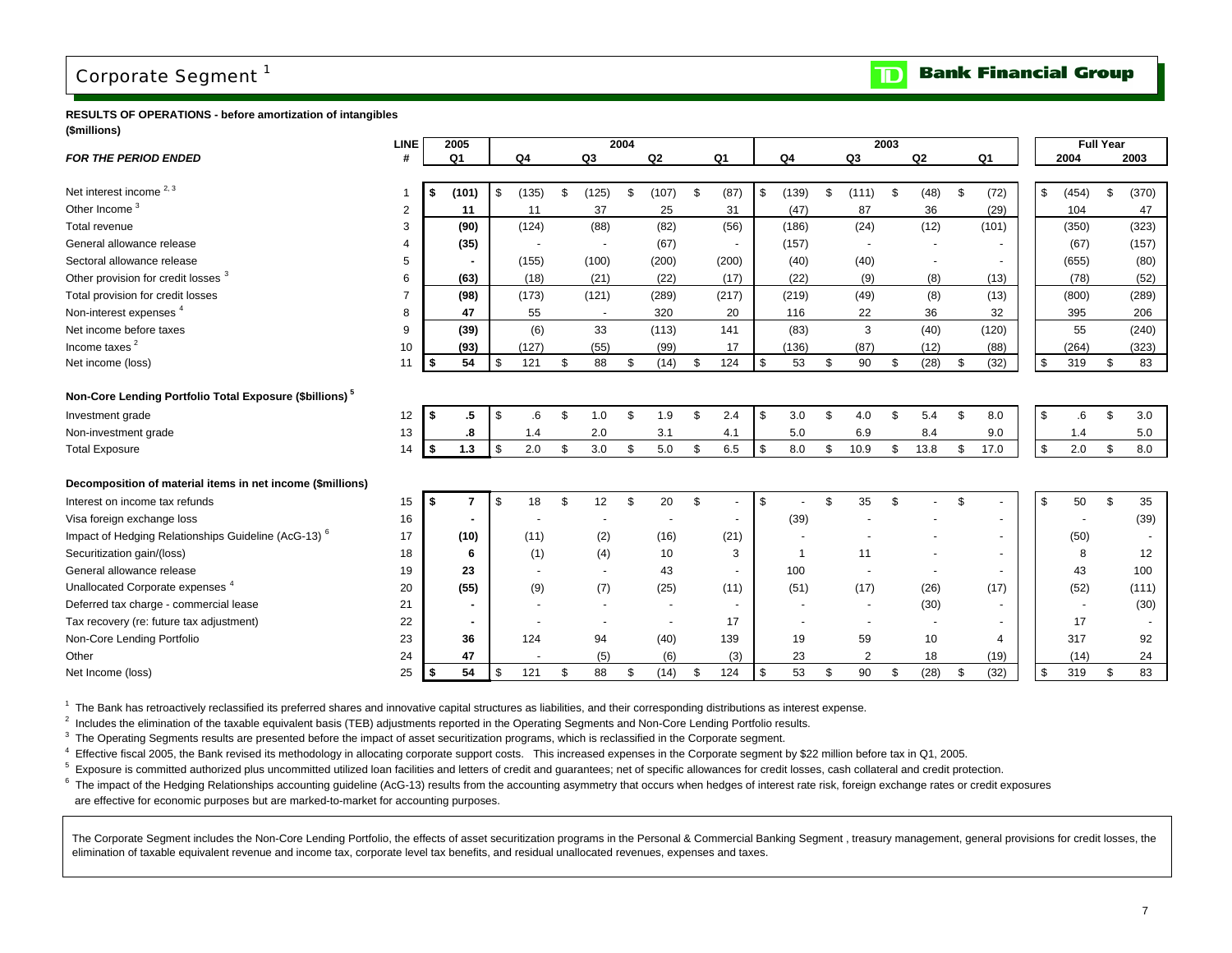## <span id="page-10-0"></span>Net Interest Income and Margin

| (\$MILLIONS)                                                                         | <b>LINE</b>    | 2005        |                 | 2004                 |                |           |           |                        | 2003           |           |           | <b>Full Year</b>       |
|--------------------------------------------------------------------------------------|----------------|-------------|-----------------|----------------------|----------------|-----------|-----------|------------------------|----------------|-----------|-----------|------------------------|
| <b>FOR THE PERIOD ENDED</b>                                                          | #              | Q1          | Q4              | Q3                   | Q <sub>2</sub> | Q1        | Q4        | Q <sub>3</sub>         | Q <sub>2</sub> | Q1        | 2004      | 2003                   |
|                                                                                      |                |             |                 |                      |                |           |           |                        |                |           |           |                        |
| Interest income                                                                      |                |             |                 |                      |                |           |           |                        |                |           |           |                        |
| Loans                                                                                | -1             | 1,832<br>\$ | \$<br>1,767     | \$<br>1,734          | \$1,693        | \$1,764   | \$1,749   | \$1,962                | \$1,897        | \$1,934   | \$6,958   | \$7,542                |
| Securities                                                                           | $\overline{2}$ | 1,085       | 879             | 910                  | 906            | 962       | 839       | 819                    | 941            | 849       | 3,657     | 3,448                  |
| Deposits with banks                                                                  | 3              | 95          | 156             | 107                  | 122            | 132       | 71        | 59                     | 36             | 46        | 517       | 212                    |
| Total interest income                                                                | $\overline{4}$ | 3,012       | 2,802           | 2,751                | 2,721          | 2,858     | 2,659     | 2,840                  | 2,874          | 2,829     | 11,132    | 11,202                 |
|                                                                                      |                |             |                 |                      |                |           |           |                        |                |           |           |                        |
| Interest expense<br>Deposits                                                         | 5              | 1,108       | 1,009           | 934                  | 920            | 990       | 962       | 1,052                  | 1,055          | 1,133     | 3,853     | 4,202                  |
| Subordinated notes and debentures                                                    | 6              | 79          | 78              | 76                   | 78             | 80        | 94        | 59                     | 51             | 55        | 312       | 259                    |
| Preferred shares and Capital Trust Securities                                        | $\overline{7}$ | 29          | 40              | 42                   | 44             | 44        | 44        | 44                     | 45             | 46        | 170       | 179                    |
| Other                                                                                | 8              | 385         | 240             | 247                  | 238            | 299       | 224       | 327                    | 323            | 251       | 1,024     | 1,125                  |
| Total interest expense                                                               | 9              | 1,601       | 1,367           | 1,299                | 1,280          | 1,413     | ,324      | 1,482                  | 1,474          | 1,485     | 5,359     | 5,765                  |
| Net interest income                                                                  | 10             | 1,411       | 1,435           | 1,452                | 1,441          | 1,445     | 1,335     | 1,358                  | 1,400          | 1,344     | 5,773     | 5,437                  |
| <b>TEB Adjustment</b>                                                                | 11             | 70          | 93              | 63                   | 62             | 64        | 62        | 58                     | 56             | 54        | 282       | 230                    |
| Net interest income (TEB)                                                            | 12             | 1,481<br>\$ | 1,528<br>\$     | \$<br>1,515          | \$1,503        | \$1,509   | \$1,397   | \$1,416                | \$1,456        | \$1,398   | \$6,055   | \$5,667                |
| Average total assets (\$billions)                                                    | 13             | 327<br>\$   | 312<br>\$       | \$<br>310            | \$<br>316      | 304<br>\$ | \$<br>295 | $\overline{317}$<br>\$ | \$<br>316      | \$<br>303 | \$<br>310 | \$<br>308              |
| Average earning assets (\$billions)                                                  | 14             | 267         | 257             | 258                  | 258            | 248       | 242       | 259                    | 259            | 248       | 255       | 252                    |
| Net interest margin as a % of average earning assets                                 | 15             | 2.10%       | 2.22%           | 2.23 %               | 2.27%          | 2.32%     | 2.19%     | 2.08%                  | 2.22 %         | 2.15%     | 2.26 %    | 2.16%                  |
| Net interest margin (TEB) as a % of average earning assets                           | 16             | 2.20        | 2.36            | 2.33                 | 2.37           | 2.42      | 2.29      | 2.17                   | 2.31           | 2.24      | 2.37      | 2.25                   |
| Impact on NII from impaired loans<br>Reduction/(increase) in NII from impaired loans |                |             |                 |                      |                |           |           |                        |                |           |           |                        |
| Gross                                                                                | 17             | 12<br>\$    | $\sqrt{3}$<br>8 | \$<br>9              | \$<br>15       | 17<br>\$  | \$<br>18  | 30<br>\$               | \$<br>30       | \$<br>33  | \$<br>49  | $\overline{111}$<br>\$ |
| Recoveries                                                                           | 18             | (2)         | (2)             | (1)                  | (3)            | (2)       | (3)       | (2)                    | (3)            | (3)       | (8)       | (11)                   |
| Net reduction/(increase)                                                             | 19             | 10<br>\$    | s,<br>6         | \$<br>$\overline{8}$ | 12<br>\$       | 15<br>\$  | 15<br>\$  | 28<br>\$               | \$<br>27       | S<br>30   | s,<br>41  | 100<br>\$              |
| Effective tax rate - reported basis                                                  | 20             | 26.0%       | 17.6%           | 24.0 %               | 24.1 %         | 37.0%     | 13.0 %    | 21.2%                  | $-$ %          | 27.0 %    | 26.5%     | 24.6%                  |
| Effective tax rate - before amortization of intangibles                              | 21             | 27.2        | 20.5            | 25.8                 | 26.1           | 30.4      | 18.6      | 24.7                   | $\blacksquare$ | 30.3      | 26.0      | 28.9                   |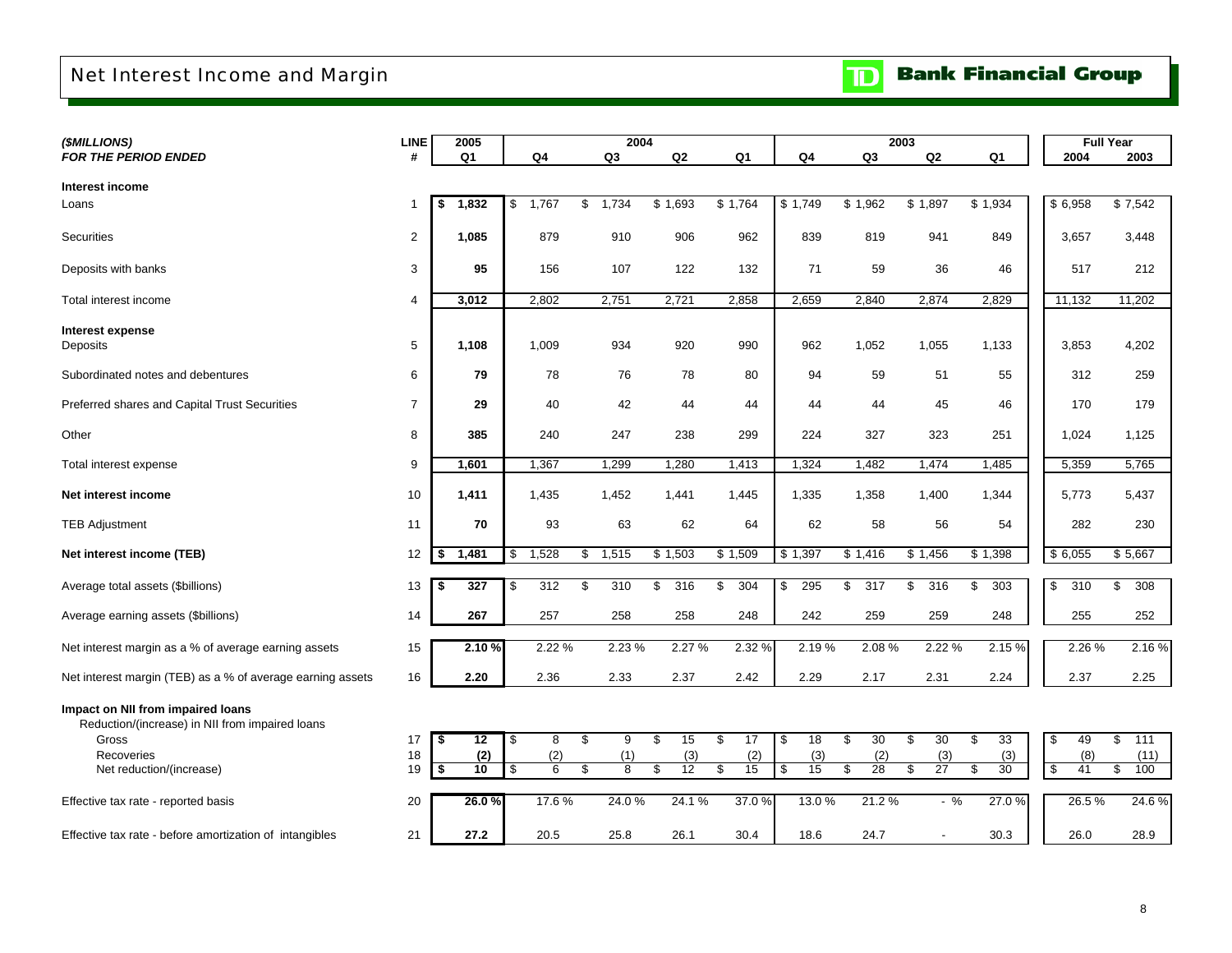### <span id="page-11-0"></span>Other Income

 $\overline{\mathbf{D}}$ **Bank Financial Group** 

| (\$MILLIONS)                                          | <b>LINE</b>    | 2005           |                          | 2004           |             |                          |                          | 2003                     |                |                |               | <b>Full Year</b> |       |
|-------------------------------------------------------|----------------|----------------|--------------------------|----------------|-------------|--------------------------|--------------------------|--------------------------|----------------|----------------|---------------|------------------|-------|
| <b>FOR THE PERIOD ENDED</b>                           | #              | Q <sub>1</sub> | Q <sub>4</sub>           | Q <sub>3</sub> | Q2          | Q <sub>1</sub>           | Q <sub>4</sub>           | Q3                       | Q2             | Q <sub>1</sub> |               | 2004             | 2003  |
|                                                       |                |                |                          |                |             |                          |                          |                          |                |                |               |                  |       |
| TD Waterhouse Fees and commissions                    |                | 230<br>\$      | \$<br>195 \$             | 209 \$         | 293 \$      | 288                      | \$<br>270 \$             | 253                      | \$<br>$202$ \$ | 232            | $\mathsf{\$}$ | 985 \$           | 957   |
| Full service brokerage and other securities services  | $\overline{2}$ | 222            | 174                      | 164            | 215         | 185                      | 164                      | 199                      | 160            | 144            |               | 738              | 667   |
| Mutual fund management                                | 3              | 148            | 142                      | 147            | 146         | 138                      | 133                      | 127                      | 120            | 128            |               | 573              | 508   |
| Credit fees                                           | 4              | 98             | 80                       | 96             | 76          | 91                       | 84                       | 113                      | 100            | 118            |               | 343              | 415   |
| Net investment securities gains/(losses)              | 5              | 52             | 44                       | 44             | 59          | 45                       | 23                       | 18                       | (23)           | 5              |               | 192              | 23    |
| Trading income                                        | 6              | 76             | (75)                     | (75)           | (55)        | 52                       | (22)                     | (19)                     | 15             | 130            |               | (153)            | 104   |
| Service charges                                       | $\overline{7}$ | 170            | 170                      | 170            | 168         | 165                      | 165                      | 168                      | 153            | 155            |               | 673              | 641   |
| Loan securitizations                                  | 8              | 93             | 82                       | 90             | 107         | 111                      | 89                       | 60                       | 54             | 47             |               | 390              | 250   |
| Card services                                         | 9              | 52             | 20                       | 51             | 52          | 49                       | 47                       | 74                       | 65             | 66             |               | 172              | 252   |
| Insurance revenue (net of claims)                     | 10             | 184            | 175                      | 164            | 143         | 111                      | 119                      | 112                      | 97             | 92             |               | 593              | 420   |
| Trust fees                                            | 11             | 17             | 18                       | 20             | 23          | 17                       | 15                       | 19                       | 19             | 17             |               | 78               | 70    |
| Writedown of investment in JVs                        | 12             |                | $\overline{\phantom{a}}$ |                |             | $\overline{\phantom{a}}$ | $\overline{\phantom{a}}$ | $\overline{\phantom{a}}$ | (39)           |                |               |                  | (39)  |
| Foreign exchange - non-trading                        | 13             | 24             | 45                       | 29             | 28          | 27                       | (31)                     | 26                       | 28             | 25             |               | 129              | 48    |
| Gains/(Losses) on derivatives & loan sales (non-core) |                |                |                          |                |             |                          |                          |                          |                |                |               |                  |       |
| not booked to sectoral                                | 14             | (1)            | 19                       | 40             | 15          | (3)                      | (19)                     | (13)                     | (31)           | (50)           |               | 71               | (113) |
| Other                                                 | 15             | 30             | 29                       | 32             | 14          | 24                       | 57                       | 56                       | 48             | 60             |               | 99               | 221   |
| <b>Total other income</b>                             | 16             | \$             | 1,118                    | - \$<br>1,181  | ,284<br>\$. | 1,300<br>-\$             | -\$<br>1,094             | 1,193<br>S.              | 968<br>-\$     | 1,169<br>- \$  | \$            | 4,883<br>-\$     | 4,424 |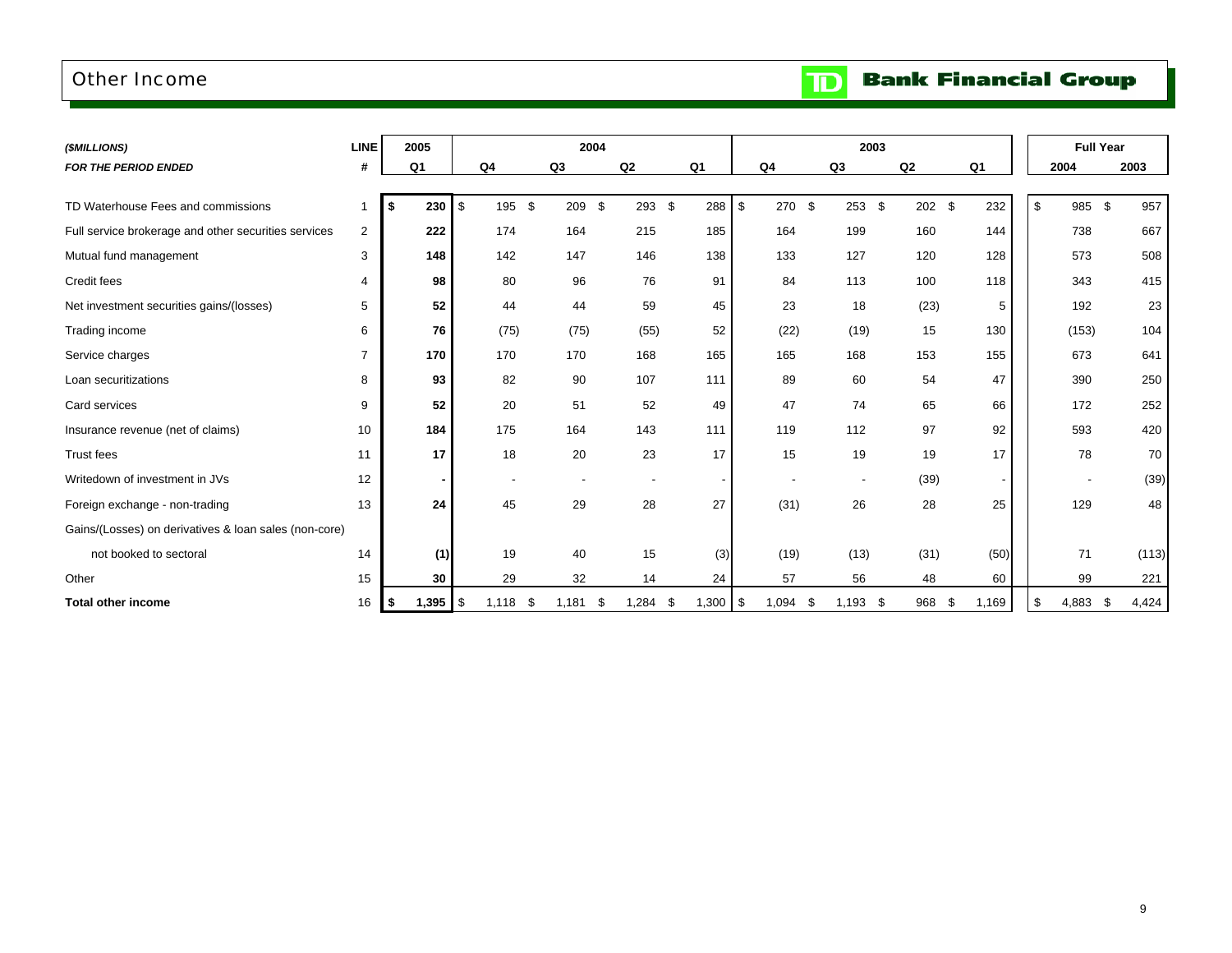## <span id="page-12-0"></span>Non-Interest Expenses

| (\$MILLIONS)                                         | <b>LINE</b>    | 2005           |                         |                | 2004     |            |                          |                           |                          |                | 2003       |           |            |       | <b>Full Year</b> |      |       |
|------------------------------------------------------|----------------|----------------|-------------------------|----------------|----------|------------|--------------------------|---------------------------|--------------------------|----------------|------------|-----------|------------|-------|------------------|------|-------|
| <b>FOR THE PERIOD ENDED</b>                          | #              | Q <sub>1</sub> |                         | Q <sub>4</sub> | Q3       | ${\sf Q2}$ | Q <sub>1</sub>           |                           | Q <sub>4</sub>           | Q <sub>3</sub> |            | Q2        |            | Q1    | 2004             |      | 2003  |
| Salaries and employee benefits                       |                |                |                         |                |          |            |                          |                           |                          |                |            |           |            |       |                  |      |       |
| <b>Salaries</b>                                      | -1             | \$<br>580      | \$                      | 572 \$         | 584 \$   | 558 \$     | 540                      | \$                        | 593 \$                   | 580 \$         |            | 536       | $\sqrt{3}$ | 595   | \$<br>2,254      | \$   | 2,304 |
| Incentive compensation                               | 2              | 274            |                         | 238            | 265      | 301        | 280                      |                           | 240                      | 254            |            | 241       |            | 251   | 1,084            |      | 986   |
| Pension and other employee benefits                  | 3              | 127            |                         | 99             | 108      | 112        | 123                      |                           | 108                      | 125            |            | 116       |            | 119   | 442              |      | 468   |
| Total                                                | $\overline{4}$ | 981            |                         | 909            | 957      | 971        | 943                      |                           | 941                      | 959            |            | 893       |            | 965   | 3,780            |      | 3,758 |
| Occupancy                                            |                |                |                         |                |          |            |                          |                           |                          |                |            |           |            |       |                  |      |       |
| Rent                                                 | 5              | 89             |                         | 88             | 92       | 88         | 85                       |                           | 98                       | 90             |            | 86        |            | 87    | 353              |      | 361   |
| Depreciation                                         | 6              | 30             |                         | 36             | 33       | 33         | 32                       |                           | 37                       | 35             |            | 36        |            | 35    | 134              |      | 143   |
| Other                                                | $\overline{7}$ | 29             |                         | 33             | 33       | 29         | 30                       |                           | 38                       | 53             |            | 31        |            | 30    | 125              |      | 152   |
| Total                                                | 8              | 148            |                         | 157            | 158      | 150        | 147                      |                           | 173                      | 178            |            | 153       |            | 152   | 612              |      | 656   |
| <b>Equipment</b>                                     |                |                |                         |                |          |            |                          |                           |                          |                |            |           |            |       |                  |      |       |
| Rent                                                 | 9              | 41             |                         | 44             | 46       | 40         | 35                       |                           | 49                       | 39             |            | 51        |            | 46    | 165              |      | 185   |
| Depreciation                                         | 10             | 32             |                         | 47             | 37       | 40         | 36                       |                           | 54                       | 44             |            | 38        |            | 39    | 160              |      | 175   |
| Other                                                | 11             | 59             |                         | 70             | 61       | 57         | 49                       |                           | 74                       | 67             |            | 67        |            | 82    | 237              |      | 290   |
| Total                                                | 12             | 132            |                         | 161            | 144      | 137        | 120                      |                           | 177                      | 150            |            | 156       |            | 167   | 562              |      | 650   |
| General                                              |                |                |                         |                |          |            |                          |                           |                          |                |            |           |            |       |                  |      |       |
| Marketing and business development                   | 13             | 104            |                         | 88             | 86       | 114        | 96                       |                           | 78                       | 77             |            | 96        |            | 97    | 384              |      | 348   |
| Brokerage related fees                               | 14             | 58             |                         | 49             | 56       | 61         | 62                       |                           | 57                       | 59             |            | 55        |            | 58    | 228              |      | 229   |
| Professional and advisory services                   | 15             | 108            |                         | 144            | 114      | 97         | 91                       |                           | 123                      | 87             |            | 87        |            | 75    | 446              |      | 372   |
| Communications                                       | 16             | 46             |                         | 53             | 50       | 53         | 51                       |                           | 52                       | 51             |            | 51        |            | 54    | 207              |      | 208   |
| Capital and business taxes                           | 17             | 36             |                         | 31             | 36       | 43         | 31                       |                           | 34                       | 38             |            | 32        |            | 29    | 141              |      | 133   |
| Postage                                              | 18             | 23             |                         | 23             | 25       | 28         | 24                       |                           | 23                       | 21             |            | 25        |            | 22    | 100              |      | 91    |
| Travel and relocation                                | 19             | 15             |                         | 17             | 16       | 16         | 13                       |                           | 16                       | 13             |            | 15        |            | 14    | 62               |      | 58    |
| Restructuring costs                                  | 20             |                |                         |                |          | (7)        | $\overline{\phantom{a}}$ |                           | $\overline{\phantom{a}}$ | 5              |            | 87        |            |       | (7)              |      | 92    |
| Goodwill impairment                                  | 21             |                |                         |                |          |            |                          |                           |                          |                |            | 624       |            |       |                  |      | 624   |
| Other                                                | 22             | 160            |                         | 130            | 113      | 446        | 177                      |                           | 111                      | 59             |            | 91        |            | 112   | 866              |      | 373   |
| Total                                                | 23             | 550            |                         | 535            | 496      | 851        | 545                      |                           | 494                      | 410            |            | 1,163     |            | 461   | 2,427            |      | 2,528 |
| Total expenses excluding amortization of intangibles | 24             | \$<br>1,811    | $\sqrt[6]{\frac{1}{2}}$ | $1,762$ \$     | 1,755 \$ | $2,109$ \$ | 1,755                    | \$                        | $1,785$ \$               | 1,697          | $\sqrt{3}$ | 2,365     | \$         | 1,745 | \$<br>7,381 \$   |      | 7,592 |
| <b>Memo Items</b>                                    |                |                |                         |                |          |            |                          |                           |                          |                |            |           |            |       |                  |      |       |
| Amortization of intangibles                          | 25             | \$<br>134      | \$                      | 142 \$         | 152 \$   | 162 \$     | 170                      | $\boldsymbol{\mathsf{S}}$ | 175 \$                   | 186            | - \$       | 199       | - \$       | 212   | \$<br>626        | - \$ | 772   |
| Less tax effect - at normal rates                    | 26             | 47             |                         | 50             | 53       | 55         | 60                       |                           | 63                       | 67             |            | 72        |            | 79    | 218              |      | 281   |
| - resulting from tax rate changes                    | 27             |                |                         |                |          |            | (69)                     |                           |                          |                |            |           |            |       | (69)             |      |       |
| Amortization of intangibles, net of tax              | 28             | \$<br>87       | \$                      | 92 \$          | 99 \$    | 107 \$     | 179                      | \$                        | 112 \$                   | 119 \$         |            | $127 - $$ |            | 133   | \$<br>477 \$     |      | 491   |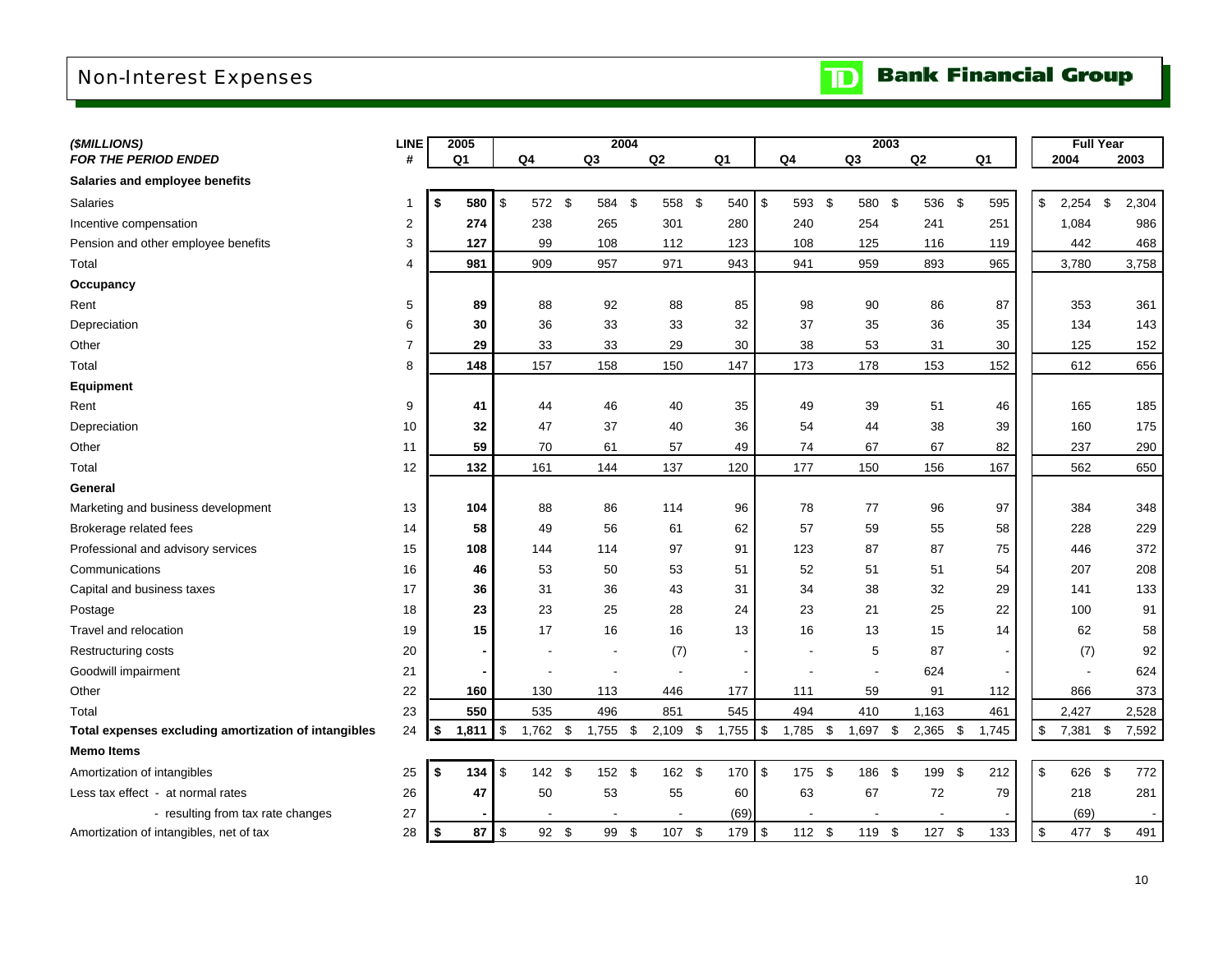#### <span id="page-13-0"></span>Balance Sheet

| (\$MILLIONS)                                                                            | LINE                | 2005               |            |                  |      | 2004             |     |                  |     |                  |               |                  |      | 2003             |      |                  |      |                  |
|-----------------------------------------------------------------------------------------|---------------------|--------------------|------------|------------------|------|------------------|-----|------------------|-----|------------------|---------------|------------------|------|------------------|------|------------------|------|------------------|
| AS AT                                                                                   | #                   | Q1                 |            | Q4               |      | Q3               |     | Q2               |     | Q1               |               | Q4               |      | Q3               |      | Q2               |      | Q1               |
|                                                                                         |                     |                    |            |                  |      |                  |     |                  |     |                  |               |                  |      |                  |      |                  |      |                  |
| Cash resources                                                                          |                     | 10,588<br>\$       | $\sqrt{3}$ | $9,038$ \$       |      | 10,236 \$        |     | $9,434$ \$       |     | 8,065            | $\sqrt[6]{3}$ | 7,719 \$         |      | 7,813 \$         |      | 6,946 \$         |      | 9,017            |
| Securities purchased under resale agreements                                            | $\overline{2}$      | 26,220             |            | 21,888           |      | 25,401           |     | 28,982           |     | 27,842           |               | 17,475           |      | 26,643           |      | 42,397           |      | 26,447           |
| Investment securities                                                                   |                     |                    |            |                  |      |                  |     |                  |     |                  |               |                  |      |                  |      |                  |      |                  |
| Issued or guaranteed by Canada or provinces                                             | 3                   | 18,905             |            | 16,725           |      | 17,906           |     | 16,579           |     | 17,294           |               | 14,023           |      | 13,570           |      | 14,503           |      | 13,504           |
| Issued by US federal government<br>Other securities                                     | 4<br>5              | 5,448<br>10,509    |            | 4,464<br>10,198  |      | 3,781<br>11,966  |     | 3,896            |     | 3,173            |               | 1,951<br>8,801   |      | 3,585<br>11,204  |      | 3,557<br>12,728  |      | 2,672<br>13,389  |
|                                                                                         |                     |                    |            |                  |      |                  |     | 11,973           |     | 10,983           |               |                  |      |                  |      |                  |      |                  |
| Total<br><b>Trading securities</b>                                                      | 6<br>$\overline{7}$ | 34,862<br>75,977   |            | 31,387<br>66,893 |      | 33,653<br>67,702 |     | 32,448<br>66,197 |     | 31,450<br>71,713 |               | 24,775<br>54,890 |      | 28,359<br>65,000 |      | 30,788<br>63,516 |      | 29,565<br>64,840 |
|                                                                                         |                     |                    |            |                  |      |                  |     |                  |     |                  |               |                  |      |                  |      |                  |      |                  |
| Total                                                                                   | 8                   | 110,839            |            | 98,280           |      | 101,355          |     | 98,645           |     | 103,163          |               | 79,665           |      | 93,359           |      | 94,304           |      | 94,405           |
| Loans and customers' liability under acceptances                                        |                     |                    |            |                  |      |                  |     |                  |     |                  |               |                  |      |                  |      |                  |      |                  |
| Residential mortgages<br>Personal                                                       | 9<br>10             | 52,341<br>52,793   |            | 51,374<br>51,119 |      | 51,480<br>49,507 |     | 51,956<br>47,955 |     | 52,844<br>45,414 |               | 52,525<br>42,908 |      | 53,667<br>39,869 |      | 53,311<br>39,152 |      | 52,806<br>37,937 |
| Business and government                                                                 | 11                  | 25,974             |            | 26,938           |      | 27,936           |     | 27,259           |     | 27,613           |               | 29,270           |      | 33,572           |      | 36,826           |      | 38,753           |
| Total                                                                                   | 12                  | 131,108            |            | 129,431          |      | 128,923          |     | 127,170          |     | 125,871          |               | 124,703          |      | 127,108          |      | 129,289          |      | 129,496          |
| Other assets                                                                            |                     |                    |            |                  |      |                  |     |                  |     |                  |               |                  |      |                  |      |                  |      |                  |
|                                                                                         |                     |                    |            |                  |      |                  |     |                  |     |                  |               |                  |      |                  |      |                  |      |                  |
| Intangible assets                                                                       | 13                  | 2,010              |            | 2,144            |      | 2,286            |     | 2,438            |     | 2,570            |               | 2,737            |      | 2,786            |      | 2,972            |      | 3,171            |
| Goodwill                                                                                | 14                  | 2,245              |            | 2,225            |      | 2,308            |     | 2,336            |     | 2,272            |               | 2,263            |      | 2,323            |      | 2,360            |      | 3,102            |
| Other                                                                                   | 15                  | 50,307             |            | 48,021           |      | 38,684           |     | 43,300           |     | 46,453           |               | 38,970           |      | 42,183           |      | 43,384           |      | 45,800           |
| Total                                                                                   | 16                  | 54,562             |            | 52,390           |      | 43,278           |     | 48,074           |     | 51,295           |               | 43,970           |      | 47,292           |      | 48,716           |      | 52,073           |
| <b>Total assets</b>                                                                     | 17                  | \$<br>333,317      | \$         | 311,027          | - \$ | 309,193          | \$  | 312,305 \$       |     | 316,236          | \$            | 273,532          | \$   | 302,215 \$       |      | 321,652          | \$   | 311,438          |
| Deposits                                                                                |                     |                    |            |                  |      |                  |     |                  |     |                  |               |                  |      |                  |      |                  |      |                  |
| Personal non-term                                                                       | 18                  | 61,492<br>\$       | $\sqrt{3}$ | 59,441 \$        |      | 59,917 \$        |     | 59,045 \$        |     | 55,172           | $\sqrt[6]{3}$ | 53,364 \$        |      | 52,983 \$        |      | 51,355 \$        |      | 51,294           |
| Personal term                                                                           | 19                  | 52,735             |            | 51,919           |      | 51,647           |     | 51,268           |     | 51,602           |               | 52,632           |      | 51,472           |      | 51,825           |      | 51,088           |
| Banks and deposit taking institutions                                                   | 20                  | 14,588             |            | 11,459           |      | 16,501           |     | 17,664           |     | 18,185           |               | 11,958           |      | 19,303           |      | 25,892           |      | 25,855           |
| Business and government                                                                 | 21                  | 93,147             |            | 84,074           |      | 83,439           |     | 83,563           |     | 80,656           |               | 64,926           |      | 74,870           |      | 82,761           |      | 78,001           |
| Total                                                                                   | 22                  | 221,962            |            | 206,893          |      | 211,504          |     | 211,540          |     | 205,615          |               | 182,880          |      | 198,628          |      | 211,833          |      | 206,238          |
| Customers' liability under acceptances                                                  | 23                  | 5,275              |            | 5,507            |      | 5,701            |     | 5,438            |     | 5,886            |               | 6,645            |      | 7,030            |      | 6,918            |      | 7,048            |
| Obligations related to securities sold short                                            | 24                  | 21,391             |            | 17,671           |      | 19,413           |     | 16,568           |     | 20,070           |               | 15,346           |      | 19,683           |      | 19,325           |      | 20,263           |
| Obligations related to securities sold under repurchase agreements<br>Other liabilities | 25<br>26            | 10,688<br>52,928   |            | 9,846            |      | 10,934           |     | 12,916           |     | 16,825           |               | 7,845<br>40,568  |      | 13,820<br>43,714 |      | 22,113<br>43,072 |      | 14,463           |
| Liability for preferred shares and Capital Trust Securities                             | 27                  | 2,210              |            | 50,238<br>2,560  |      | 41,046<br>2,559  |     | 45,128<br>2,776  |     | 47,358<br>2,772  |               | 2,785            |      | 2,785            |      | 3,036            |      | 44,657<br>2,727  |
| Subordinated notes and debentures                                                       | 28                  | 5,660              |            | 5,644            |      | 5,671            |     | 5,730            |     | 5,696            |               | 5,887            |      | 5,143            |      | 4,261            |      | 4,318            |
| Shareholders' equity                                                                    |                     |                    |            |                  |      |                  |     |                  |     |                  |               |                  |      |                  |      |                  |      |                  |
| Common shares                                                                           | 29                  | 3,475              |            | 3,373            |      | 3,245            |     | 3,281            |     | 3,192            |               | 3,179            |      | 3,078            |      | 3,000            |      | 2,917            |
| Contributed surplus                                                                     | 30                  | 24                 |            | 20               |      | 17               |     | 14               |     | 12               |               | 9                |      | 7                |      | 5                |      | 2                |
| Retained earnings                                                                       | 31                  | 9,704              |            | 9,275            |      | 9,103            |     | 8,914            |     | 8,810            |               | 8,388            |      | 8,327            |      | 8,089            |      | 8,805            |
| Total                                                                                   | 32                  | 13,203             |            | 12,668           |      | 12,365           |     | 12,209           |     | 12,014           |               | 11,576           |      | 11,412           |      | 11,094           |      | 11,724           |
| Total liabilities and shareholders' equity                                              | 33                  | 333,317<br>\$      | \$         | 311,027 \$       |      | 309,193          | -\$ | 312,305 \$       |     | 316,236          | \$            | 273,532          | - \$ | 302,215 \$       |      | 321,652          | - \$ | 311,438          |
| Assets under administration                                                             |                     |                    |            |                  |      |                  |     |                  |     |                  |               |                  |      |                  |      |                  |      |                  |
| Personal and Commercial Banking                                                         | 34                  | \$                 |            | 35,838 \$        |      | 33,213 \$        |     | 33,613 \$        |     | 36,057           | \$            | 36,247 \$        |      | 33,688 \$        |      | 29,841 \$        |      | 30,145           |
| Wealth Management                                                                       | 35                  | 297,852            |            | 279,190          |      | 282,998          |     | 286,612          |     | 283,816          |               | 259,182          |      | 251,349          |      | 233,076          |      | 229,770          |
| Total                                                                                   | 36                  | 333,747<br>S.      | \$         | 315,028          | \$   | 316,211          | \$  | 320,225          | -\$ | 319,873          | \$            | 295,429          | \$   | 285,037          | \$   | 262,917          | \$   | 259,915          |
| Assets under management                                                                 |                     |                    |            |                  |      |                  |     |                  |     |                  |               |                  |      |                  |      |                  |      |                  |
| Wealth Management                                                                       | 37                  | $130,573$ \$<br>\$ |            | 124,147 \$       |      | 126,368 \$       |     | 120,855 \$       |     | 118,860          | $\sqrt{3}$    | 113,406 \$       |      | 113,208          | - \$ | 110.455 \$       |      | 112,025          |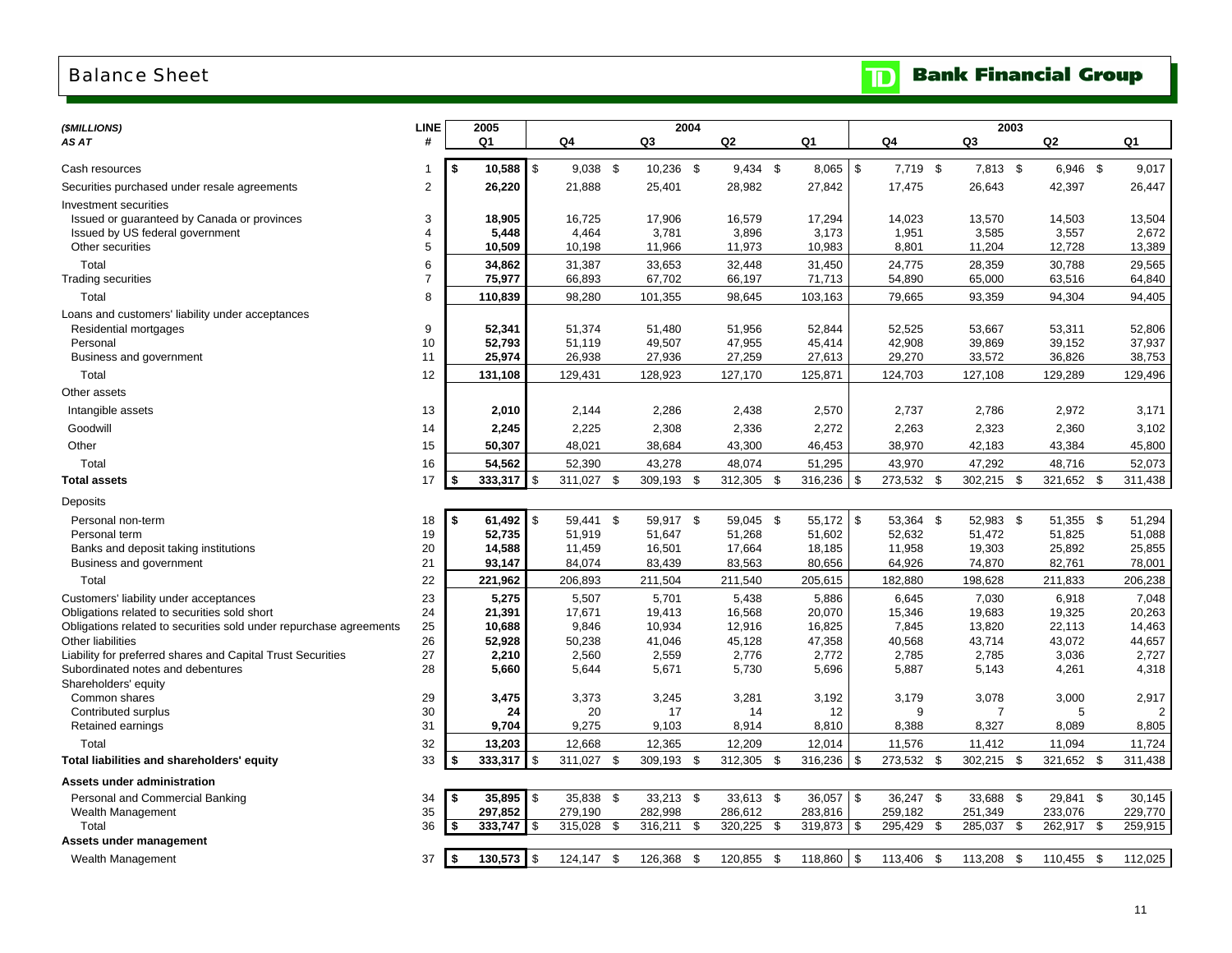### <span id="page-14-0"></span>Investment Securities, Intangibles and Goodwill, and Restructuring Costs

#### **Bank Financial Group**  $\mathbf{D}$

| (\$MILLIONS)                                                     | <b>LINE</b>              |    | 2005           |                         |                |                           | 2004           |                |                |    |                |                  |     | 2003           |     |              |     |                |                           | <b>Full Year</b> |     |          |
|------------------------------------------------------------------|--------------------------|----|----------------|-------------------------|----------------|---------------------------|----------------|----------------|----------------|----|----------------|------------------|-----|----------------|-----|--------------|-----|----------------|---------------------------|------------------|-----|----------|
| AS AT                                                            | #                        |    | Q1             |                         | Q <sub>4</sub> |                           | Q <sub>3</sub> |                | Q2             |    | Q <sub>1</sub> | Q <sub>4</sub>   |     | Q <sub>3</sub> |     | Q2           |     | Q <sub>1</sub> |                           | 2004             |     | 2003     |
|                                                                  |                          |    |                |                         |                |                           |                |                |                |    |                |                  |     |                |     |              |     |                |                           |                  |     |          |
| Investment securities - surplus (deficit) over book <sup>1</sup> |                          |    |                |                         |                |                           |                |                |                |    |                |                  |     |                |     |              |     |                |                           |                  |     |          |
| Debt                                                             | 1                        | \$ |                | \$                      | 6              | \$                        | $\mathbf{r}$   | \$             | $\blacksquare$ | \$ |                | \$<br>$\sim$     | \$  | 12             | -\$ | $\mathbf{1}$ | \$  | (6)            | \$                        | 6                | -\$ |          |
| Common & equivalents                                             | 2                        |    | 506            |                         | 387            |                           | 308            |                | 364            |    | 374            | 329              |     | 274            |     | 194          |     | 136            |                           | 387              |     | 329      |
| Preferred shares                                                 | 3                        |    | 31             |                         | 25             |                           | 13             |                | 41             |    | 38             | 40               |     | 12             |     |              |     |                |                           | 25               |     | 40       |
| <b>Total</b>                                                     | $\overline{\mathcal{L}}$ | \$ | 537            | \$                      | 418 \$         |                           | 321            | \$             | 405            | \$ | 412            | \$<br>369        | -\$ | 298            | -\$ | 196          | -\$ | 131            | \$                        | 418 \$           |     | 369      |
| Identifiable intangible assets                                   |                          |    |                |                         |                |                           |                |                |                |    |                |                  |     |                |     |              |     |                |                           |                  |     |          |
| Opening balance                                                  | 5                        | \$ | 2.144          | \$                      | 2.286          | \$.                       | 2.438          | $\mathfrak{L}$ | 2.570          | S  | 2,737          | \$<br>2,786      | \$  | 2,972          | \$  | 3,171        | \$  | 3,383          | \$                        | 2,737            | \$  | 3,383    |
| Arising during the period                                        | 6                        |    |                |                         |                |                           |                |                | 30             |    | 3              | 126              |     |                |     |              |     |                |                           | 33               |     | 126      |
| Amortized in the period                                          | $\overline{7}$           |    | (134)          |                         | (142)          |                           | (152)          |                | (162)          |    | (170)          | (175)            |     | (186)          |     | (199)        |     | (212)          |                           | (626)            |     | (772)    |
| <b>Closing balance</b>                                           | 8                        | \$ | 2,010          | \$                      | 2,144          | -\$                       | 2,286          | \$             | 2,438          | \$ | 2,570          | \$<br>2,737      | -\$ | 2,786          | \$  | 2,972        | \$  | 3,171          | \$                        | 2,144            | -\$ | 2,737    |
| Future tax liability on intangible assets                        |                          |    |                |                         |                |                           |                |                |                |    |                |                  |     |                |     |              |     |                |                           |                  |     |          |
| Opening balance                                                  | 9                        | \$ | (701)          | \$                      | (748)          | \$                        | (798)          | \$             | (850)          | \$ | (841)          | \$<br>$(904)$ \$ |     | (971)          | \$  | (1,043)      | \$  | (1, 122)       | \$                        | (841)            | \$  | (1, 122) |
| Arising during the period - changes in tax rates                 | 10                       |    |                |                         |                |                           |                |                |                |    | (69)           |                  |     |                |     |              |     |                |                           | (69)             |     |          |
| Recognized in the period                                         | 11                       |    | 44             |                         | 47             |                           | 50             |                | 52             |    | 60             | 63               |     | 67             |     | 72           |     | 79             |                           | 209              |     | 281      |
| <b>Closing balance</b>                                           | 12                       | \$ | (657)          | \$                      | $(701)$ \$     |                           | (748)          | \$             | (798)          | \$ | (850)          | \$<br>$(841)$ \$ |     | $(904)$ \$     |     | (971)        | \$  | (1,043)        | \$                        | $(701)$ \$       |     | (841)    |
|                                                                  |                          |    |                |                         |                |                           |                |                |                |    |                |                  |     |                |     |              |     |                |                           |                  |     |          |
| Net intangibles closing balance                                  | 13                       | \$ | 1,353          | \$                      | 1,443          | \$                        | 1,538          | \$             | 1,640          | \$ | 1,720          | \$<br>1,896      | \$  | 1,882          | \$  | 2,001        | \$  | 2,128          | $\,$                      | 1,443            | \$  | 1,896    |
| Goodwill                                                         |                          |    |                |                         |                |                           |                |                |                |    |                |                  |     |                |     |              |     |                |                           |                  |     |          |
| Opening balance                                                  | 14                       | \$ | 2,225          | \$                      | 2.308          | \$                        | 2.336          | \$             | 2.272          | ß. | 2.263          | \$<br>2,323      | ŗ.  | 2.360          | \$  | 3,102        | \$  | 3,134          | \$                        | 2,263            | \$  | 3,134    |
| Arising during the period                                        | 15                       |    |                |                         | 10             |                           | 6              |                | 27             |    |                |                  |     |                |     |              |     |                |                           | 43               |     |          |
| Impairment during the period                                     | 16                       |    |                |                         |                |                           |                |                |                |    |                |                  |     |                |     | (624)        |     |                |                           |                  |     | (624)    |
| Foreign exchange and other adjustments                           | 17                       |    | 20             |                         | (93)           |                           | (34)           |                | 37             |    | 9              | (60)             |     | (37)           |     | (118)        |     | (32)           |                           | (81)             |     | (247)    |
| <b>Closing balance</b>                                           | 18                       | S  | 2,245          | \$                      | 2,225          | \$                        | 2,308          | \$             | 2,336          | \$ | 2,272          | \$<br>2,263      | \$  | 2,323          | \$  | 2,360        | \$  | 3,102          | $\boldsymbol{\mathsf{S}}$ | 2,225            | -\$ | 2,263    |
| Total net intangibles and goodwill closing balance               | 19                       | \$ | 3,598          | \$                      | 3,668          | \$                        | 3,846          | \$             | 3,976          | \$ | 3,992          | \$<br>4,159      | \$  | 4.205          | \$  | 4,361        | \$  | 5,230          | $\boldsymbol{\mathsf{S}}$ | 3.668            | \$  | 4,159    |
| <b>Restructuring costs accrual</b>                               |                          |    |                |                         |                |                           |                |                |                |    |                |                  |     |                |     |              |     |                |                           |                  |     |          |
| Opening balance                                                  | 20                       | \$ |                | \$                      | 8              | \$                        | 8              | \$             | 16             | \$ | 19             | \$<br>53         | \$  | 74             | \$  | 27           | \$  | 36             | \$                        | 19 \$            |     | 36       |
| Expensed during the period                                       | 21                       |    |                |                         |                |                           |                |                | (7)            |    |                | $\sim$           |     | 5              |     | 93           |     |                |                           | (7)              |     | 98       |
| Amount utilized during the period                                |                          |    |                |                         |                |                           |                |                |                |    |                |                  |     |                |     |              |     |                |                           |                  |     |          |
| Personal and Commercial Banking                                  | 22                       |    |                |                         |                |                           |                |                |                |    |                | (13)             |     | (4)            |     | (5)          |     | (6)            |                           |                  |     | (28)     |
| TD Waterhouse International                                      | 23                       |    |                |                         |                |                           |                |                |                |    | (1)            | (2)              |     | (10)           |     | (13)         |     |                |                           | (1)              |     | (25)     |
| <b>Wholesale Banking</b>                                         | 24                       |    |                |                         |                |                           |                |                |                |    |                |                  |     | (3)            |     | (2)          |     | (3)            |                           |                  |     | (8)      |
| Wholesale Banking - Equity Options                               | 25                       |    |                |                         | (1)            |                           |                |                | (1)            |    | (2)            | (19)             |     | (9)            |     | (26)         |     |                |                           | (4)              |     | (54)     |
| <b>Closing balance</b>                                           | 26                       | \$ | $\overline{7}$ | $\sqrt[6]{\frac{1}{2}}$ | $\overline{7}$ | $\boldsymbol{\mathsf{S}}$ | 8              | \$             | 8              | \$ | 16             | \$<br>19         | \$  | 53             | \$  | 74           | \$  | 27             | $\mathfrak{S}$            | $\overline{7}$   | \$  | 19       |

<sup>1</sup> Excludes debt security positions which are used as part of the Bank's Asset and Liability Management hedging activities and preferred shares that are hedged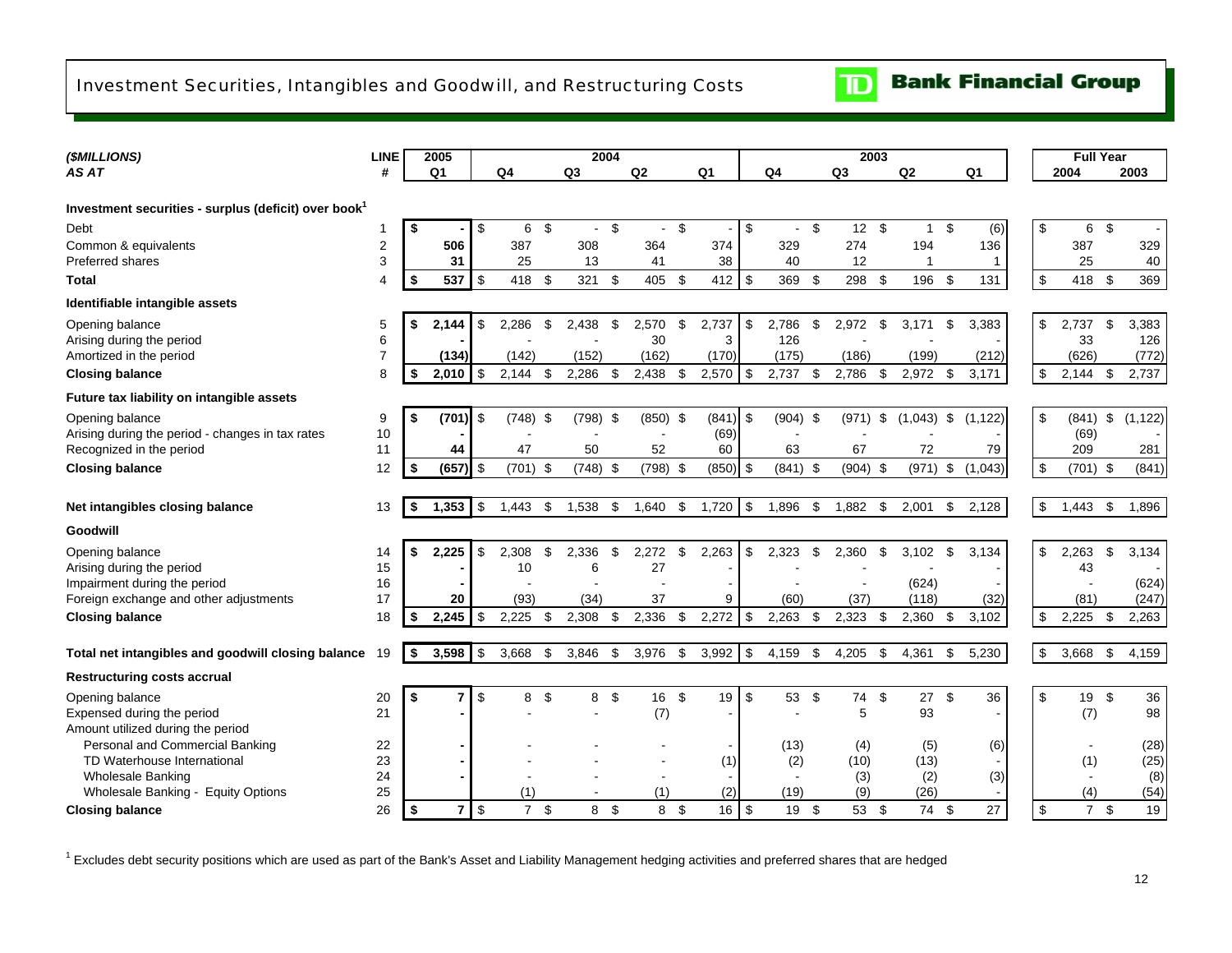### <span id="page-15-0"></span>Loan Securitization

 $\mathbf{D}$ 

| (\$MILLIONS)                |                                                  |                                                          |                |                        |                                 |                               |                                    |                |                |                |                          |                                   |                    |          |                  |
|-----------------------------|--------------------------------------------------|----------------------------------------------------------|----------------|------------------------|---------------------------------|-------------------------------|------------------------------------|----------------|----------------|----------------|--------------------------|-----------------------------------|--------------------|----------|------------------|
|                             |                                                  |                                                          | <b>LINE</b>    | 2005                   |                                 |                               | 2004                               |                |                |                | 2003                     |                                   |                    |          | <b>Full Year</b> |
| <b>FOR THE PERIOD ENDED</b> |                                                  |                                                          | #              | Q1                     | Q <sub>4</sub>                  | Q <sub>3</sub>                | Q2                                 | Q <sub>1</sub> | Q <sub>4</sub> | Q3             | Q2                       | Q <sub>1</sub>                    |                    | 2004     | 2003             |
|                             | Loans securitized and sold to third parties      |                                                          |                |                        |                                 |                               |                                    |                |                |                |                          |                                   |                    |          |                  |
|                             |                                                  | Securitized/(repurchased) during the period <sup>1</sup> |                |                        |                                 |                               |                                    |                |                |                |                          |                                   |                    |          |                  |
|                             | Mortgage                                         | Conventional                                             | $\overline{1}$ | \$                     | \$                              | \$                            | \$                                 | \$             | \$             | \$             | \$                       | \$                                | \$                 |          | \$               |
|                             |                                                  | <b>MBS Pool</b>                                          | 2              | 1,650                  | 1,817                           | 1,686                         | 1,066                              | 1,056          | 2,138          | 2,338          | 1,435                    | 1,600                             |                    | 5,625    | 7,511            |
|                             |                                                  | Commercial                                               | 3              | $\blacksquare$         | 300                             |                               | 81                                 | 318            |                | 302            |                          | 577                               |                    | 699      | 879              |
|                             | Personal                                         | <b>HELOC</b>                                             | $\overline{4}$ | $\blacksquare$         |                                 |                               | $\overline{\phantom{a}}$           | (370)          |                |                | $\overline{\phantom{a}}$ | (300)                             |                    | (370)    | (300)            |
|                             |                                                  | <b>Credit Card</b>                                       | 5              | $\blacksquare$         |                                 |                               |                                    | (39)           | (613)          | 1,146          | (20)                     | (500)                             |                    | (39)     | 13               |
|                             | Corporate Loans                                  |                                                          | 6              |                        |                                 |                               |                                    |                |                |                |                          |                                   |                    |          |                  |
| Total                       |                                                  |                                                          | $\overline{7}$ | 1,650<br>\$            | \$2,117                         | \$1,686                       | \$1,147                            | \$<br>965      | \$1,525        | \$3,786        | \$1,415                  | \$1,377                           |                    | \$5,915  | \$8,103          |
|                             | Outstanding at end of period                     |                                                          |                |                        |                                 |                               |                                    |                |                |                |                          |                                   |                    |          |                  |
|                             | Mortgage                                         | Conventional                                             | 8              | \$<br>4                | $\mathfrak s$<br>11             | $\sqrt[6]{\frac{1}{2}}$<br>36 | \$<br>382                          | \$<br>515      | \$<br>626      | \$<br>788      | \$1,052                  | \$<br>1,380                       | $\mathfrak s$      | 11       | \$<br>626        |
|                             |                                                  | <b>MBS Pool</b>                                          | 9              | 14,074                 | 13,060                          | 12,004                        | 11,200                             | 11,031         | 10,683         | 9,532          | 8,302                    | 7,660                             |                    | 13,060   | 10,683           |
|                             |                                                  | Commercial                                               | 10             | 1,772                  | 1,818                           | 1,595                         | 1,606                              | 1,560          | 1,284          | 1,328          | 1,065                    | 1,079                             |                    | 1,818    | 1,284            |
|                             | Personal                                         | <b>HELOC</b>                                             | 11             | 4,015                  | 4,024                           | 4,039                         | 4,077                              | 4,120          | 4,541          | 4,590          | 4,648                    | 4,684                             |                    | 4,024    | 4,541            |
|                             |                                                  | <b>Credit Card</b>                                       | 12             | 1,300                  | 1,300                           | 1,300                         | 1,500                              | 1,500          | 1,539          | 2,147          | 1,002                    | 1,022                             |                    | 1,300    | 1,539            |
|                             | Corporate Loans                                  |                                                          | 13             | $\blacksquare$         |                                 |                               | 28                                 | 42             | 79             | 108            | 187                      | 187                               |                    |          | 79               |
| Total                       |                                                  |                                                          | 14             | \$21,165               | \$20,213                        | \$18,974                      | \$18,793                           | \$18,768       | \$18,752       | \$18,493       | \$16,256                 | \$16,012                          |                    | \$20,213 | \$18,752         |
| Economic Impact             |                                                  |                                                          |                |                        |                                 |                               |                                    |                |                |                |                          |                                   |                    |          |                  |
|                             | Net interest income                              |                                                          | 15             | \$<br>(92)             | $\mathfrak s$<br>(89)           | \$<br>(105)                   | $\boldsymbol{\mathsf{S}}$<br>(109) | \$<br>(112)    | \$<br>(100)    | \$<br>(49)     | \$<br>(60)               | $\boldsymbol{\mathsf{S}}$<br>(58) | \$                 | (415)    | \$<br>(267)      |
|                             | Other income                                     |                                                          | 16             | 93                     | 82                              | 90                            | 107                                | 111            | 89             | 60             | 54                       | 47                                |                    | 390      | 250              |
|                             | Provision for credit losses                      |                                                          | 17             | 8                      | 9                               | 9                             | 13                                 | 10             | 13             | $\overline{7}$ | 6                        | 11                                |                    | 41       | 37               |
|                             | Total impact                                     |                                                          | 18             | $\boldsymbol{9}$<br>\$ | $\overline{2}$<br>$\mathfrak s$ | (6)<br>\$                     | $\boldsymbol{\mathsf{S}}$<br>11    | \$<br>9        | \$<br>2        | \$<br>18       | \$                       | \$                                | $\pmb{\mathbb{S}}$ | 16       | \$<br>20         |
|                             |                                                  |                                                          |                |                        |                                 |                               |                                    |                |                |                |                          |                                   |                    |          |                  |
|                             | Mortgage Backed Securities Retained <sup>2</sup> |                                                          |                |                        |                                 |                               |                                    |                |                |                |                          |                                   |                    |          |                  |
|                             | Outstanding at end of period                     |                                                          | 19             | \$10,302               | \$9,695                         | \$10,522                      | \$9,485                            | \$7,217        | \$8,091        | \$5,920        | \$6,467                  | \$6,661                           |                    | \$9,695  | \$8,091          |

 $1$  Excludes principal repayments during the period

<sup>2</sup> Reported as investment securities issued or guaranteed by Canada on the consolidated balance sheet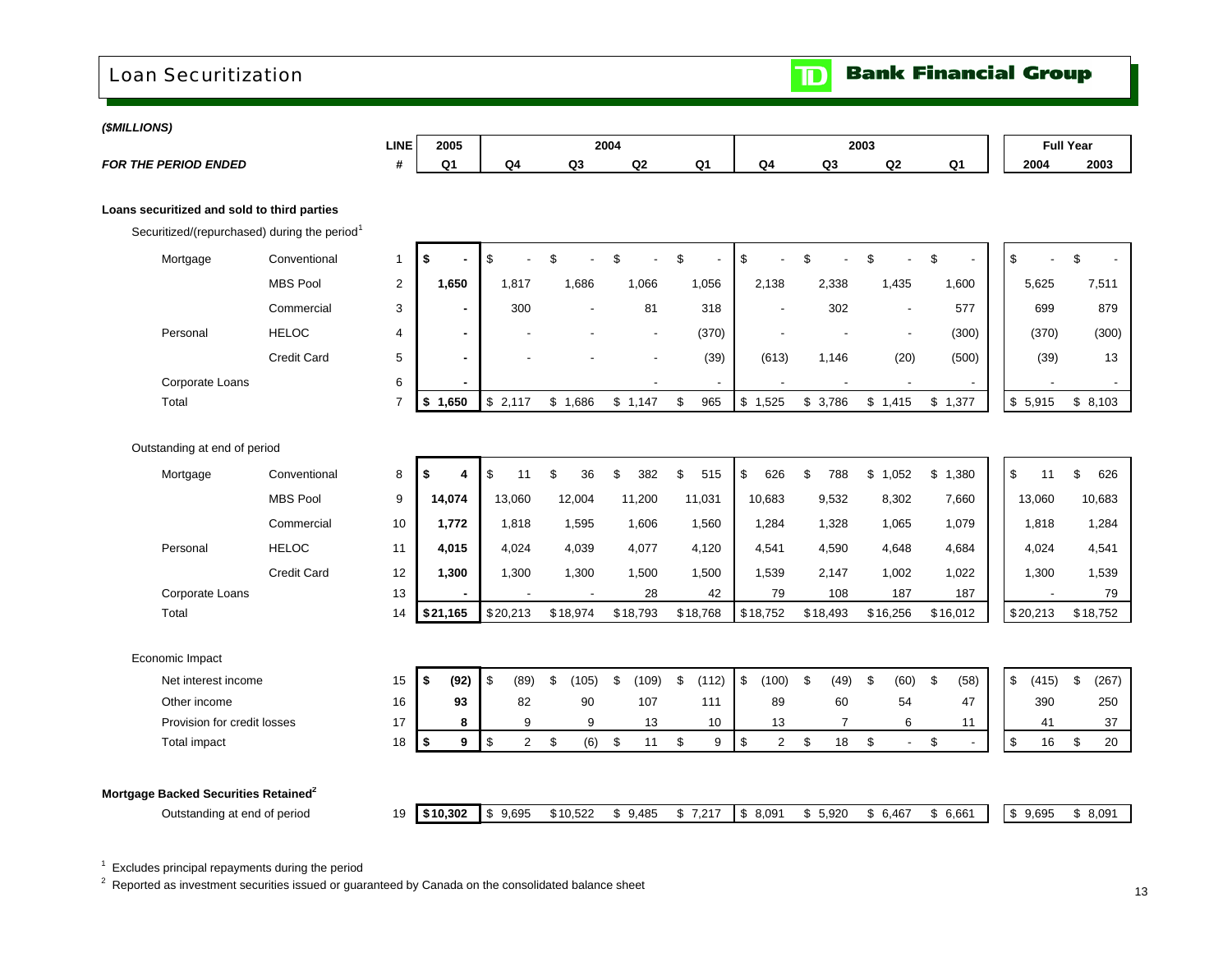## <span id="page-16-0"></span>Impaired Loans by Business Line and General Allowances

**TD** Bank Financial Group

| (\$MILLIONS)                                               | LINE           | 2005          |               |                          |                          | 2004 |                          |                          |                |               | 2003 |         |               |
|------------------------------------------------------------|----------------|---------------|---------------|--------------------------|--------------------------|------|--------------------------|--------------------------|----------------|---------------|------|---------|---------------|
| AS AT                                                      | #              | Q1            |               | Q <sub>4</sub>           | Q <sub>3</sub>           |      | Q2                       | Q1                       | Q <sub>4</sub> | Q3            |      | Q2      | Q1            |
| <b>GROSS IMPAIRED LOANS</b>                                |                |               |               |                          |                          |      |                          |                          |                |               |      |         |               |
| <b>Personal and Commercial Banking</b>                     |                |               |               |                          |                          |      |                          |                          |                |               |      |         |               |
| Retail                                                     | 1              | 138<br>-\$    | \$            | 138                      | \$<br>156                | \$   | 165                      | \$<br>204                | \$<br>215      | \$<br>206     | \$   | 216     | \$<br>239     |
| Commercial                                                 | $\overline{c}$ | 182           |               | 138                      | 166                      |      | 173                      | 223                      | 210            | 209           |      | 189     | 150           |
| <b>Total Personal and Commercial Banking</b>               | 3              | 320           |               | 276                      | 322                      |      | 338                      | 427                      | 425            | 415           |      | 405     | 389           |
| <b>Wholesale Banking</b>                                   |                |               |               |                          |                          |      |                          |                          |                |               |      |         |               |
| Corporate loans - core                                     | 4              | ۰             |               |                          |                          |      |                          |                          |                |               |      |         |               |
| <b>Investment Banking</b>                                  | 5              | ۰             |               |                          |                          |      |                          | $\blacksquare$           |                | 27            |      | 28      | 31            |
| <b>Total Wholesale Banking</b>                             | 6              | $\sim$        |               | $\overline{\phantom{a}}$ | $\overline{\phantom{a}}$ |      | $\overline{\phantom{a}}$ | $\overline{\phantom{a}}$ | $\blacksquare$ | 27            |      | 28      | 31            |
| <b>Corporate Segment</b>                                   |                |               |               |                          |                          |      |                          |                          |                |               |      |         |               |
| Corporate loans - non-core                                 | $\overline{7}$ | 193           |               | 261                      | 430                      |      | 586                      | 739                      | 946            | 1,463         |      | 2,089   | 2,363         |
| <b>TOTAL GROSS IMPAIRED LOANS</b>                          | 8              | 513<br>-\$    | $\mathfrak s$ | 537                      | \$<br>752                | \$   | 924                      | \$<br>1,166              | \$<br>1,371    | \$<br>1,905   | \$   | 2,522   | \$<br>2,783   |
| <b>NET IMPAIRED LOANS</b>                                  |                |               |               |                          |                          |      |                          |                          |                |               |      |         |               |
| <b>Personal and Commercial Banking</b>                     |                |               |               |                          |                          |      |                          |                          |                |               |      |         |               |
| Retail                                                     | 9              | 68<br>- \$    | \$            | 63                       | \$<br>81                 | \$   | 87                       | \$<br>111                | \$<br>121      | \$<br>118     | \$   | 126     | \$<br>142     |
| Commercial                                                 | 10             | 110           |               | 75                       | 86                       |      | 91                       | 136                      | 123            | 113           |      | 102     | 75            |
| <b>Total Personal and Commercial Banking</b>               | 11             | 178           |               | 138                      | 167                      |      | 178                      | 247                      | 244            | 231           |      | 228     | 217           |
| <b>Wholesale Banking</b>                                   |                |               |               |                          |                          |      |                          |                          |                |               |      |         |               |
| Corporate loans - core                                     | 12             | ۰             |               |                          |                          |      |                          |                          |                |               |      |         |               |
| Investment banking                                         | 13             | $\sim$        |               | $\overline{\phantom{a}}$ | $\overline{\phantom{a}}$ |      | $\overline{\phantom{a}}$ | $\sim$                   | $\blacksquare$ | 27            |      | 28      | 31            |
| <b>Total Wholesale Banking</b>                             | 14             | $\sim$        |               | $\overline{\phantom{a}}$ | $\overline{a}$           |      | $\overline{a}$           | $\overline{\phantom{a}}$ | $\blacksquare$ | 27            |      | 28      | 31            |
| <b>Corporate Segment</b>                                   |                |               |               |                          |                          |      |                          |                          |                |               |      |         |               |
| Corporate loans - non-core                                 | 15             | 79            |               | 133                      | 293                      |      | 400                      | 469                      | 640            | 938           |      | 956     | 1,264         |
| Total impaired loans net of specific provisions            | 16             | 257           |               | 271                      | 460                      |      | 578                      | 716                      | 884            | 1,196         |      | 1,212   | 1,512         |
| General allowance for credit losses                        | 17             | 882           |               | 917                      | 917                      |      | 917                      | 984                      | 984            | 1,141         |      | 1,141   | 1,141         |
| Sectoral allowance for credit losses                       | 18             |               |               | $\overline{\phantom{a}}$ | 160                      |      | 228                      | 316                      | 541            | 698           |      | 813     | 1,032         |
| <b>TOTAL NET IMPAIRED LOANS</b>                            | 19             | (625)<br>\$   | \$            | (646)                    | \$<br>(617)              | \$   | (567)                    | \$<br>(584)              | \$<br>(641)    | \$<br>(643)   | \$   | (742)   | \$<br>(661)   |
|                                                            |                |               |               |                          |                          |      |                          |                          |                |               |      |         |               |
| Allowance for credit losses as a % of gross impaired loans | 20             | 221.8%        |               | 220.3%                   | 182.0%                   |      | 161.4%                   | 150.1%                   | 146.8%         | 133.8%        |      | 129.4%  | 123.8%        |
| Total Loans (page 11, line 12)                             | 21             | \$<br>131,108 | \$            | 129,431                  | \$<br>128,923            | \$   | 127,170                  | \$<br>125,871            | \$<br>124,703  | \$<br>127,108 | \$   | 129,289 | \$<br>129,496 |
| Net impaired loans as a % of net loans                     | 22             | (0.5)%        |               | (0.5)%                   | (0.5)%                   |      | (0.4)%                   | (0.5)%                   | (0.5)%         | (0.5)%        |      | (0.6)%  | (0.5)%        |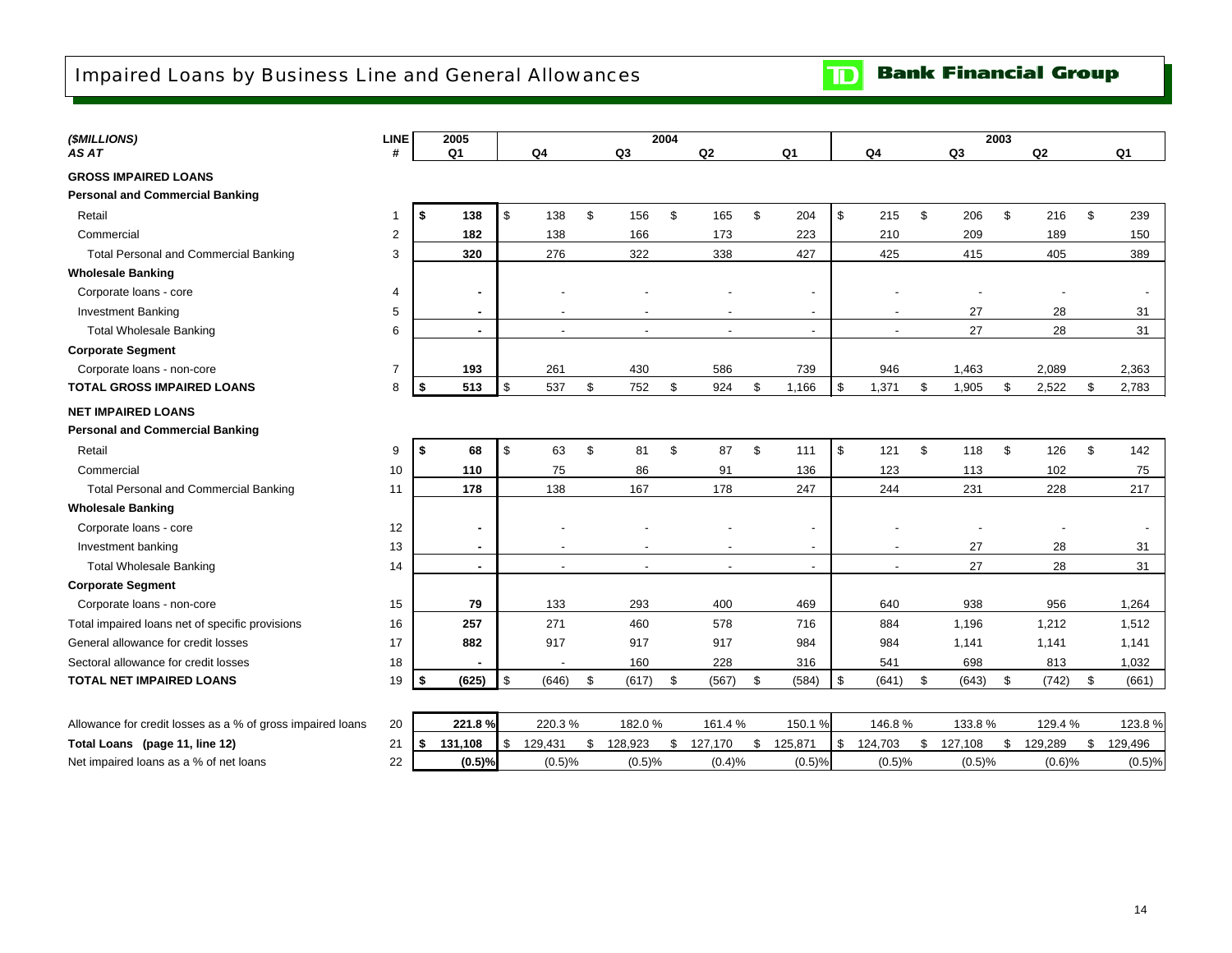<span id="page-17-0"></span>Analysis of Change in Gross Impaired Loans & Allowance for Credit Losses

## **TD** Bank Financial Group

| AS AT<br>#<br>Q1<br>Q3<br>Q <sub>2</sub><br>Q1<br>Q4<br>Q <sub>3</sub><br>Q <sub>2</sub><br>Q1<br>2004<br>Q4<br><b>GROSS IMPAIRED LOANS</b><br>537<br>752<br>\$<br>924<br>\$<br>\$<br>\$<br>\$1,371<br>\$<br>1,166<br>1,371<br>$\mathbb{S}$<br>1,905<br>2,522<br>\$<br>2,783<br>\$<br>2,525<br>Balance at beginning of period<br>\$<br>-1<br>Additions to impaired loans and acceptances<br>Personal and Commercial Banking - retail<br>$\overline{c}$<br>152<br>140<br>139<br>152<br>206<br>182<br>174<br>181<br>193<br>649<br>3<br>5<br>71<br>$\overline{4}$<br>28<br>22<br>84<br>52<br>40<br>9<br>59<br>- commercial mid-market<br>Corporate - non-core<br>$\overline{4}$<br>23<br>85<br>156<br>262<br>292<br>122<br>458<br>264<br>5<br>\$<br>211<br>\$<br>166<br>\$<br>265<br>\$<br>157<br>\$<br>384<br>528<br>\$<br>518<br>\$<br>343<br>\$<br>660<br>972<br>\$<br>Total additions to impaired loans and acceptances<br>Ŝ.<br>\$<br>6 |          |
|-------------------------------------------------------------------------------------------------------------------------------------------------------------------------------------------------------------------------------------------------------------------------------------------------------------------------------------------------------------------------------------------------------------------------------------------------------------------------------------------------------------------------------------------------------------------------------------------------------------------------------------------------------------------------------------------------------------------------------------------------------------------------------------------------------------------------------------------------------------------------------------------------------------------------------------------|----------|
|                                                                                                                                                                                                                                                                                                                                                                                                                                                                                                                                                                                                                                                                                                                                                                                                                                                                                                                                           | 2003     |
|                                                                                                                                                                                                                                                                                                                                                                                                                                                                                                                                                                                                                                                                                                                                                                                                                                                                                                                                           |          |
|                                                                                                                                                                                                                                                                                                                                                                                                                                                                                                                                                                                                                                                                                                                                                                                                                                                                                                                                           | 2,525    |
|                                                                                                                                                                                                                                                                                                                                                                                                                                                                                                                                                                                                                                                                                                                                                                                                                                                                                                                                           |          |
|                                                                                                                                                                                                                                                                                                                                                                                                                                                                                                                                                                                                                                                                                                                                                                                                                                                                                                                                           | 730      |
|                                                                                                                                                                                                                                                                                                                                                                                                                                                                                                                                                                                                                                                                                                                                                                                                                                                                                                                                           | 185      |
|                                                                                                                                                                                                                                                                                                                                                                                                                                                                                                                                                                                                                                                                                                                                                                                                                                                                                                                                           | 1,134    |
|                                                                                                                                                                                                                                                                                                                                                                                                                                                                                                                                                                                                                                                                                                                                                                                                                                                                                                                                           | 2,049    |
| Return to performing status, repaid or sold<br>(129)<br>(214)<br>(256)<br>(263)<br>(384)<br>(555)<br>(291)<br>(313)<br>(199)<br>(1, 117)                                                                                                                                                                                                                                                                                                                                                                                                                                                                                                                                                                                                                                                                                                                                                                                                  | (1, 358) |
| $\overline{7}$<br>\$<br>$9$<br>\$<br>\$<br>\$<br>\$<br>227<br>\$<br>30<br>\$<br>\$<br>\$<br>Net new additions (reductions)<br>S.<br>82<br>(48)<br>(106)<br>(27)<br>461<br>\$<br>(145)<br>$\sim$                                                                                                                                                                                                                                                                                                                                                                                                                                                                                                                                                                                                                                                                                                                                           | 691      |
| 8<br>(132)<br>(232)<br>(202)<br>Write-offs<br>(111)<br>(164)<br>(159)<br>(426)<br>(808)<br>(165)<br>(687)                                                                                                                                                                                                                                                                                                                                                                                                                                                                                                                                                                                                                                                                                                                                                                                                                                 | (1,601)  |
| 9<br>27<br>Foreign exchange and other adjustments<br>5<br>(35)<br>(17)<br>23<br>(36)<br>(89)<br>(38)<br>(2)<br>(81)                                                                                                                                                                                                                                                                                                                                                                                                                                                                                                                                                                                                                                                                                                                                                                                                                       | (244)    |
| 10<br>(24)<br>(215)<br>(172)<br>(242)<br>(834)<br>Change during the period<br>(205)<br>(534)<br>(617)<br>(261)<br>258                                                                                                                                                                                                                                                                                                                                                                                                                                                                                                                                                                                                                                                                                                                                                                                                                     | (1, 154) |
| 11<br>\$<br>513<br>537<br>752<br>\$<br>\$<br>\$<br>924<br>\$1,166<br>1,371<br>\$1,905<br>$\mathbb{S}$<br>2,522<br>\$2,783<br>537<br>Balance at end of period<br>\$<br>\$                                                                                                                                                                                                                                                                                                                                                                                                                                                                                                                                                                                                                                                                                                                                                                  | \$1,371  |
| <b>GROSS IMPAIRED LOANS BY LOCATION</b>                                                                                                                                                                                                                                                                                                                                                                                                                                                                                                                                                                                                                                                                                                                                                                                                                                                                                                   |          |
| 12<br>320<br>277<br>\$<br>324<br>\$<br>344<br>\$<br>467<br>\$<br>506<br>\$<br>562<br>\$<br>683<br>\$<br>680<br>\$<br>277<br>\$<br>S.<br>Domestic<br>\$                                                                                                                                                                                                                                                                                                                                                                                                                                                                                                                                                                                                                                                                                                                                                                                    | 506      |
| 13<br>193<br>233<br>313<br>431<br>507<br>International - USA<br>678<br>1,042<br>1,340<br>1,520<br>233                                                                                                                                                                                                                                                                                                                                                                                                                                                                                                                                                                                                                                                                                                                                                                                                                                     | 678      |
| - Offshore<br>14<br>27<br>115<br>149<br>192<br>187<br>301<br>499<br>583<br>27                                                                                                                                                                                                                                                                                                                                                                                                                                                                                                                                                                                                                                                                                                                                                                                                                                                             | 187      |
| 15<br>537<br>752<br>\$<br>924<br>\$<br>513<br>\$<br>\$1,166<br>\$1,371<br>\$1,905<br>\$2,522<br>\$2,783<br>537<br>\$<br>Balance at end of period<br>\$<br>\$                                                                                                                                                                                                                                                                                                                                                                                                                                                                                                                                                                                                                                                                                                                                                                              | 1,371    |
| ALLOWANCE FOR CREDIT LOSSES                                                                                                                                                                                                                                                                                                                                                                                                                                                                                                                                                                                                                                                                                                                                                                                                                                                                                                               |          |
| <b>Specific allowance</b>                                                                                                                                                                                                                                                                                                                                                                                                                                                                                                                                                                                                                                                                                                                                                                                                                                                                                                                 |          |
| \$<br>450<br>\$<br>16<br>\$<br>266<br>292<br>346<br>\$<br>\$<br>487<br>\$<br>709<br>\$<br>1,310<br>\$<br>1,271<br>\$1,074<br>\$<br>487<br>Balance at beginning of period<br>\$                                                                                                                                                                                                                                                                                                                                                                                                                                                                                                                                                                                                                                                                                                                                                            | 1,074    |
| 17<br>(111)<br>(132)<br>(232)<br>(426)<br>(808)<br>(687)<br>Write-offs<br>(164)<br>(159)<br>(202)<br>(165)                                                                                                                                                                                                                                                                                                                                                                                                                                                                                                                                                                                                                                                                                                                                                                                                                                | (1,601)  |
| Recoveries<br>18<br>54<br>30<br>32<br>35<br>26<br>29<br>33<br>31<br>27<br>123                                                                                                                                                                                                                                                                                                                                                                                                                                                                                                                                                                                                                                                                                                                                                                                                                                                             | 120      |
| 19<br>$\overline{2}$<br>Transfer (to)/from sectoral<br>(61)<br>64<br>76<br>95<br>170<br>236<br>6<br>$\overline{1}$                                                                                                                                                                                                                                                                                                                                                                                                                                                                                                                                                                                                                                                                                                                                                                                                                        | 577      |
| 20<br>99<br>98<br>Provision for credit losses<br>45<br>82<br>83<br>75<br>96<br>336<br>114<br>112                                                                                                                                                                                                                                                                                                                                                                                                                                                                                                                                                                                                                                                                                                                                                                                                                                          | 423      |
| 21<br>$\overline{2}$<br>(7)<br>(7)<br>6<br>9<br>(20)<br>(58)<br>Foreign exchange and other adjustments<br>(15)<br>(13)<br>$\overline{1}$                                                                                                                                                                                                                                                                                                                                                                                                                                                                                                                                                                                                                                                                                                                                                                                                  | (106)    |
| 22<br>256<br>266<br>\$<br>292<br>\$<br>346<br>450<br>487<br>709<br>\$1,310<br>\$1,271<br>\$<br>266<br>Balance at end of period<br>\$<br>\$<br>\$<br>S                                                                                                                                                                                                                                                                                                                                                                                                                                                                                                                                                                                                                                                                                                                                                                                     | 487      |
| Sectoral allowance                                                                                                                                                                                                                                                                                                                                                                                                                                                                                                                                                                                                                                                                                                                                                                                                                                                                                                                        |          |
| \$<br>23<br>\$<br>160<br>\$<br>228<br>698<br>\$<br>1,032<br>1,285<br>541<br>\$<br>Balance at beginning of period<br>\$<br>316<br>\$<br>541<br>\$<br>813<br>\$<br>\$<br>\$                                                                                                                                                                                                                                                                                                                                                                                                                                                                                                                                                                                                                                                                                                                                                                 | 1,285    |
| 24<br>(95)<br>(236)<br>Transfer (to)/from specific<br>(1)<br>(2)<br>61<br>(64)<br>(76)<br>(170)<br>(6)                                                                                                                                                                                                                                                                                                                                                                                                                                                                                                                                                                                                                                                                                                                                                                                                                                    | (577)    |
| 25<br>37<br>Recoveries<br>12<br>39<br>67<br>32<br>20<br>150<br>$\overline{\phantom{a}}$<br>$\blacksquare$                                                                                                                                                                                                                                                                                                                                                                                                                                                                                                                                                                                                                                                                                                                                                                                                                                 | 57       |
| 26<br>Provision for credit losses<br>(155)<br>(100)<br>(200)<br>(200)<br>(40)<br>(40)<br>(655)<br>$\sim$<br>$\overline{\phantom{a}}$                                                                                                                                                                                                                                                                                                                                                                                                                                                                                                                                                                                                                                                                                                                                                                                                      | (80)     |
| 27<br>(5)<br>$\overline{7}$<br>Foreign exchange and loss on loan sales booked to sectoral<br>(16)<br>(16)<br>(61)<br>(17)<br>(49)<br>(17)<br>(30)                                                                                                                                                                                                                                                                                                                                                                                                                                                                                                                                                                                                                                                                                                                                                                                         | (144)    |
| 28<br>$\mathbb{S}$<br>\$<br>\$<br>228<br>698<br>\$<br>Balance at end of period<br>\$.<br>160<br>\$<br>316<br>541<br>S.<br>\$<br>813<br>\$1,032<br>\$<br>\$<br>$\sim$<br>$\blacksquare$<br>$\overline{\phantom{a}}$                                                                                                                                                                                                                                                                                                                                                                                                                                                                                                                                                                                                                                                                                                                        | 541      |
| <b>General allowance</b>                                                                                                                                                                                                                                                                                                                                                                                                                                                                                                                                                                                                                                                                                                                                                                                                                                                                                                                  |          |
| 29<br>\$<br>Balance at beginning of period<br>917<br>917<br>\$<br>917<br>\$<br>984<br>\$<br>984<br>\$1,141<br>\$<br>\$<br>984<br>\$<br>\$.<br>\$<br>\$<br>1,141<br>1,141<br>1,141                                                                                                                                                                                                                                                                                                                                                                                                                                                                                                                                                                                                                                                                                                                                                         | 1,141    |
| 30<br>(35)<br>Provision for credit losses<br>(67)<br>(157)<br>(67)                                                                                                                                                                                                                                                                                                                                                                                                                                                                                                                                                                                                                                                                                                                                                                                                                                                                        | (157)    |
| 31<br>882<br>917<br>\$<br>917<br>\$<br>917<br>\$<br>984<br>984<br>\$<br>1,141<br>\$<br>1,141<br>\$<br>\$<br>917<br>\$<br>Balance at end of period<br>\$<br>\$.<br>1,141                                                                                                                                                                                                                                                                                                                                                                                                                                                                                                                                                                                                                                                                                                                                                                   | 984      |
| 32<br>\$1,138<br>\$1,369<br>\$<br>\$1,750<br>\$<br>\$2,548<br>\$<br>\$3,444<br>\$1,183<br>Total allowance for credit losses at end of period<br>1,183<br>1,491<br>2,012<br>3,264<br>\$                                                                                                                                                                                                                                                                                                                                                                                                                                                                                                                                                                                                                                                                                                                                                    | \$2,012  |

<sup>1</sup> Including Small Business Banking

<sup>2</sup> Based on geographic location of unit responsible for recording revenue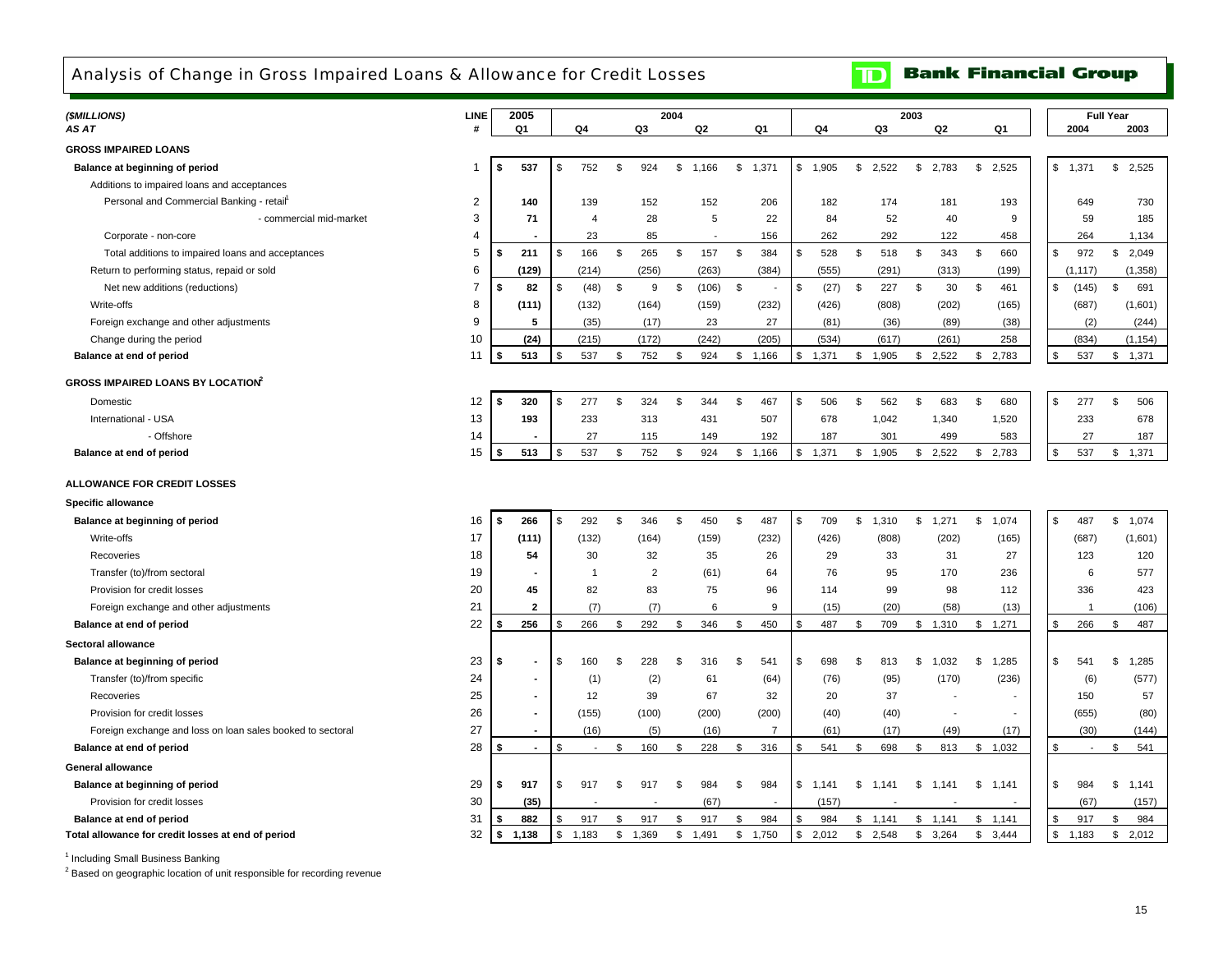### <span id="page-18-0"></span>Analysis of Change in Shareholders' Equity



| (\$MILLIONS)                                                       | LINE           | 2005         |            |                | 2004       |            |                |                  | 2003           |                |                | <b>Full Year</b> |         |
|--------------------------------------------------------------------|----------------|--------------|------------|----------------|------------|------------|----------------|------------------|----------------|----------------|----------------|------------------|---------|
| <b>FOR THE PERIOD ENDED</b>                                        | #              | Q1           |            | Q <sub>4</sub> | Q3         | Q2         | Q <sub>1</sub> | Q <sub>4</sub>   | Q3             | Q <sub>2</sub> | Q <sub>1</sub> | 2004             | 2003    |
| <b>Common shares</b>                                               |                |              |            |                |            |            |                |                  |                |                |                |                  |         |
| Opening balance                                                    | $\mathbf 1$    | 3,373<br>\$  | $\sqrt{3}$ | $3,245$ \$     | $3,281$ \$ | $3,192$ \$ | 3,179          | \$<br>$3,078$ \$ | $3,000$ \$     | 2,917 \$       | 2,846          | \$<br>$3,179$ \$ | 2,846   |
| Issued - options                                                   | 2              | 27           |            | 17             | 11         | 36         | 35             | 19               | $\overline{7}$ | 13             | 8              | 99               | 47      |
| - cash                                                             | 3              |              |            |                |            |            |                |                  |                |                |                |                  |         |
| - dividend reinvestment plan                                       | 4              | 73           |            | 78             | 9          | 11         | 76             | 82               | 71             | 70             | 63             | 174              | 286     |
| Impact of shares (acquired) sold for trading purposes              | 5              | 2            |            | 33             | (46)       | 70         | (98)           | n/a              | n/a            | n/a            | n/a            | (41)             | n/a     |
| Repurchase of common shares                                        | 6              |              |            |                | (10)       | (28)       |                |                  |                |                |                | (38)             |         |
| Closing balance                                                    | $\overline{7}$ | 3,475        |            | 3,373          | 3,245      | 3,281      | 3,192          | 3,179            | 3,078          | 3,000          | 2,917          | 3,373            | 3,179   |
| <b>Contributed surplus</b>                                         |                |              |            |                |            |            |                |                  |                |                |                |                  |         |
| Opening balance                                                    | 8              | 20           |            | 17             | 14         | 12         | 9              | $\overline{7}$   | 5              | 2              |                | 9                |         |
| Stock option expense                                               | 9              | 4            |            | 3              | 3          | 3          | 3              | $\overline{2}$   | $\overline{2}$ | 3              | 2              | 12               | 9       |
| Stock option exercised                                             | 10             |              |            |                |            | (1)        |                |                  |                |                |                | (1)              |         |
| Closing balance                                                    | 11             | 24           |            | 20             | 17         | 14         | 12             | 9                | $\overline{7}$ | 5              | $\overline{2}$ | 20               | 9       |
| <b>Retained earnings</b>                                           |                |              |            |                |            |            |                |                  |                |                |                |                  |         |
| Opening balance                                                    | 12             | 9,275        |            | 9,103          | 8,914      | 8,810      | 8,388          | 8,327            | 8,089          | 8,805          | 8,710          | 8,388            | 8,710   |
| Net income                                                         | 13             | 630          |            | 595            | 565        | 490        | 582            | 480              | 480            | (295)          | 324            | 2,232            | 989     |
| Dividends - common                                                 | 14             | (236)        |            | (235)          | (222)      | (224)      | (209)          | (209)            | (183)          | (181)          | (181)          | (890)            | (754)   |
| Foreign currency translation adjustments, net of tax               | 15             | 53           |            | (192)          | (89)       | 73         | 73             | (210)            | (56)           | (234)          | (48)           | (135)            | (548)   |
| Share issue expenses, net of tax                                   | 16             |              |            |                |            |            |                |                  |                | (6)            |                |                  | (6)     |
| Premium paid on common shares repurchased                          | 17             |              |            |                | (77)       | (235)      |                |                  |                |                |                | (312)            |         |
| Other                                                              | 18             | (18)         |            | 4              | 12         |            | (24)           |                  | (3)            |                |                | (8)              | (3)     |
| Closing balance                                                    | 19             | 9,704        |            | 9,275          | 9,103      | 8,914      | 8,810          | 8,388            | 8,327          | 8,089          | 8,805          | 9,275            | 8,388   |
| <b>Total shareholders' equity</b>                                  | 20             | 13,203<br>\$ | \$         | 12,668 \$      | 12,365 \$  | 12,209 \$  | 12,014         | \$<br>11,576 \$  | $11,412$ \$    | 11,094 \$      | 11,724         | \$<br>12,668 \$  | 11,576  |
| <b>NUMBER OF COMMON SHARES (thousands)</b>                         |                |              |            |                |            |            |                |                  |                |                |                |                  |         |
| Opening balance                                                    | 21             | 655,902      |            | 652,960        | 655,309    | 657,601    | 656,261        | 653,365          | 651,075        | 647,921        | 645,399        | 656,261          | 645,399 |
| Issued - options                                                   | 22             | 941          |            | 618            | 377        | 1,625      | 1,829          | 946              | 359            | 1,052          | 543            | 4,449            | 2,900   |
| - dividend reinvestment plan                                       | 23             | 1,497        |            | 1,641          | 219        | 236        | 1,748          | 1,950            | 1,931          | 2,102          | 1,979          | 3,844            | 7,962   |
| Impact of shares (acquired) sold for trading purposes <sup>1</sup> | 24             | 9            |            | 683            | (1,005)    | 1,507      | (2, 237)       | n/a              | n/a            | n/a            | n/a            | (1,052)          | n/a     |
| Repurchase of common shares                                        | 25             |              |            |                | (1,940)    | (5,660)    |                |                  |                |                |                | (7,600)          |         |
| Closing balance                                                    | 26             | 658,349      |            | 655,902        | 652,960    | 655,309    | 657,601        | 656,261          | 653,365        | 651,075        | 647,921        | 655,902          | 656,261 |

1 Purchased by subsidiaries of the Bank which are regulated securities entities in accordance with Regulation 92-313 of the *Bank Act* . Prospectively reflected change to CICA Handbook s. 1100 effective Q1/04